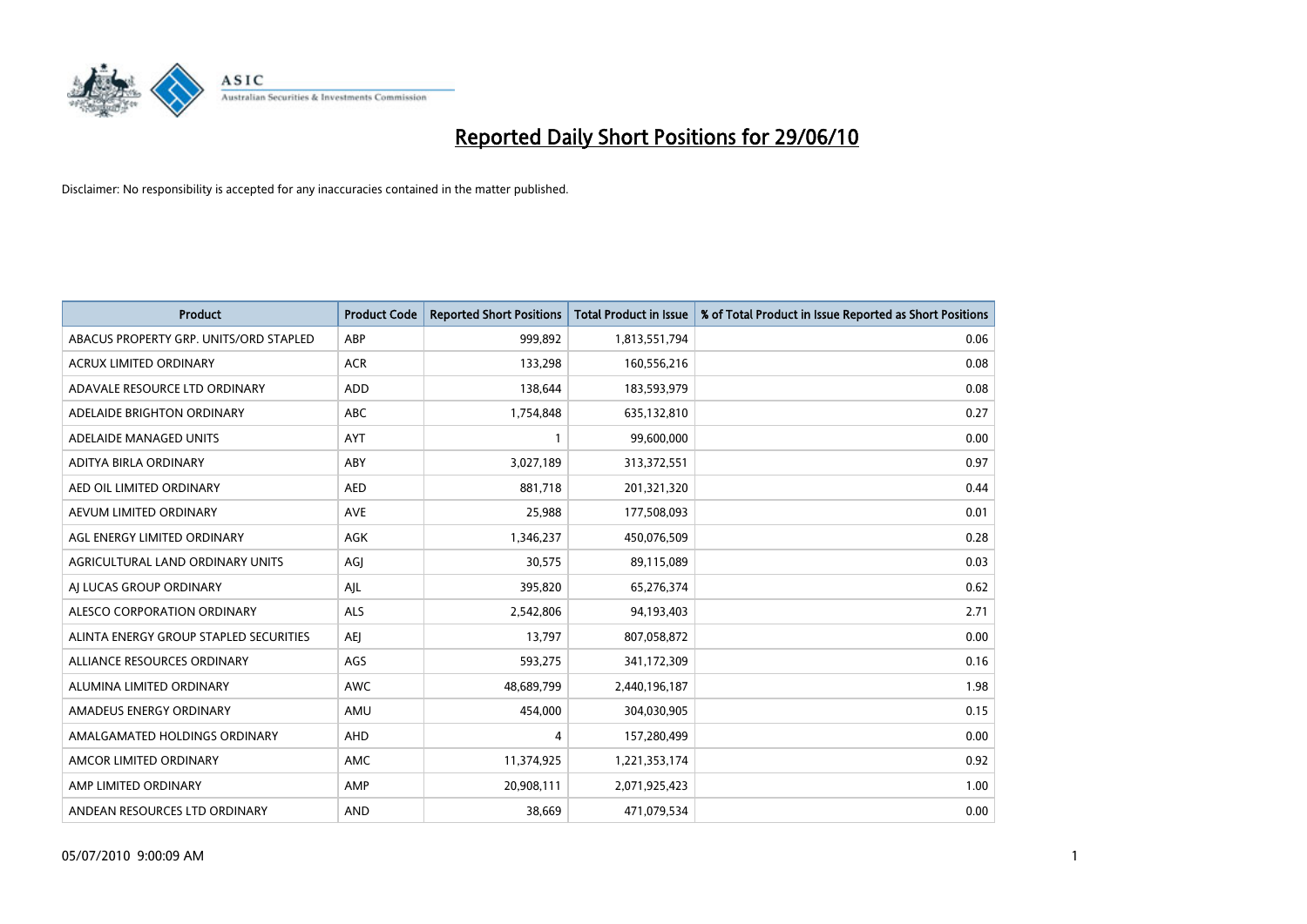

| <b>Product</b>                          | <b>Product Code</b> | <b>Reported Short Positions</b> | <b>Total Product in Issue</b> | % of Total Product in Issue Reported as Short Positions |
|-----------------------------------------|---------------------|---------------------------------|-------------------------------|---------------------------------------------------------|
| ANSELL LIMITED ORDINARY                 | <b>ANN</b>          | 2,988,884                       | 131,577,652                   | 2.28                                                    |
| ANTARES ENERGY LTD ORDINARY             | <b>AZZ</b>          | 83,235                          | 296,905,611                   | 0.03                                                    |
| ANZ BANKING GRP LTD ORDINARY            | ANZ                 | 8,413,743                       | 2,533,756,915                 | 0.32                                                    |
| APA GROUP STAPLED SECURITIES            | <b>APA</b>          | 5,459,538                       | 542,318,629                   | 1.00                                                    |
| APEX MINERALS NL ORDINARY               | <b>AXM</b>          | 885,146                         | 3,317,819,909                 | 0.03                                                    |
| APN EUROPEAN RETAIL UNITS STAPLED SEC.  | <b>AEZ</b>          | 11,832                          | 544,910,660                   | 0.00                                                    |
| APN NEWS & MEDIA ORDINARY               | <b>APN</b>          | 13,167,932                      | 598,823,853                   | 2.20                                                    |
| APOLLO GAS LIMITED ORDINARY             | <b>AZO</b>          | 71,180                          | 83,488,660                    | 0.09                                                    |
| AQUARIUS PLATINUM. ORDINARY             | <b>AQP</b>          | 3,370,380                       | 463,070,936                   | 0.71                                                    |
| AQUILA RESOURCES ORDINARY               | <b>AQA</b>          | 1,549,947                       | 322,273,136                   | 0.47                                                    |
| ARAFURA RESOURCE LTD ORDINARY           | ARU                 | 36,474                          | 290,640,342                   | 0.01                                                    |
| ARDENT LEISURE GROUP STAPLED SECURITIES | AAD                 | 378,018                         | 309,109,468                   | 0.12                                                    |
| ARISTOCRAT LEISURE ORDINARY             | ALL                 | 17,695,733                      | 533,379,348                   | 3.31                                                    |
| <b>ARROW ENERGY ORDINARY</b>            | <b>AOE</b>          | 1,187,238                       | 733,620,533                   | 0.16                                                    |
| ASCIANO GROUP STAPLED SECURITIES        | <b>AIO</b>          | 32,485,162                      | 2,926,103,883                 | 1.07                                                    |
| ASG GROUP LIMITED ORDINARY              | <b>ASZ</b>          | 37,398                          | 151,756,046                   | 0.02                                                    |
| ASPEN GROUP ORD/UNITS STAPLED           | <b>APZ</b>          | 340,165                         | 579,980,076                   | 0.06                                                    |
| ASTRO JAP PROP GROUP STAPLED SECURITIES | AJA                 | 1,920,404                       | 508,212,161                   | 0.37                                                    |
| ASX LIMITED ORDINARY                    | <b>ASX</b>          | 2,579,346                       | 173,573,245                   | 1.47                                                    |
| ATLAS IRON LIMITED ORDINARY             | <b>AGO</b>          | 15,035,821                      | 473,648,816                   | 3.17                                                    |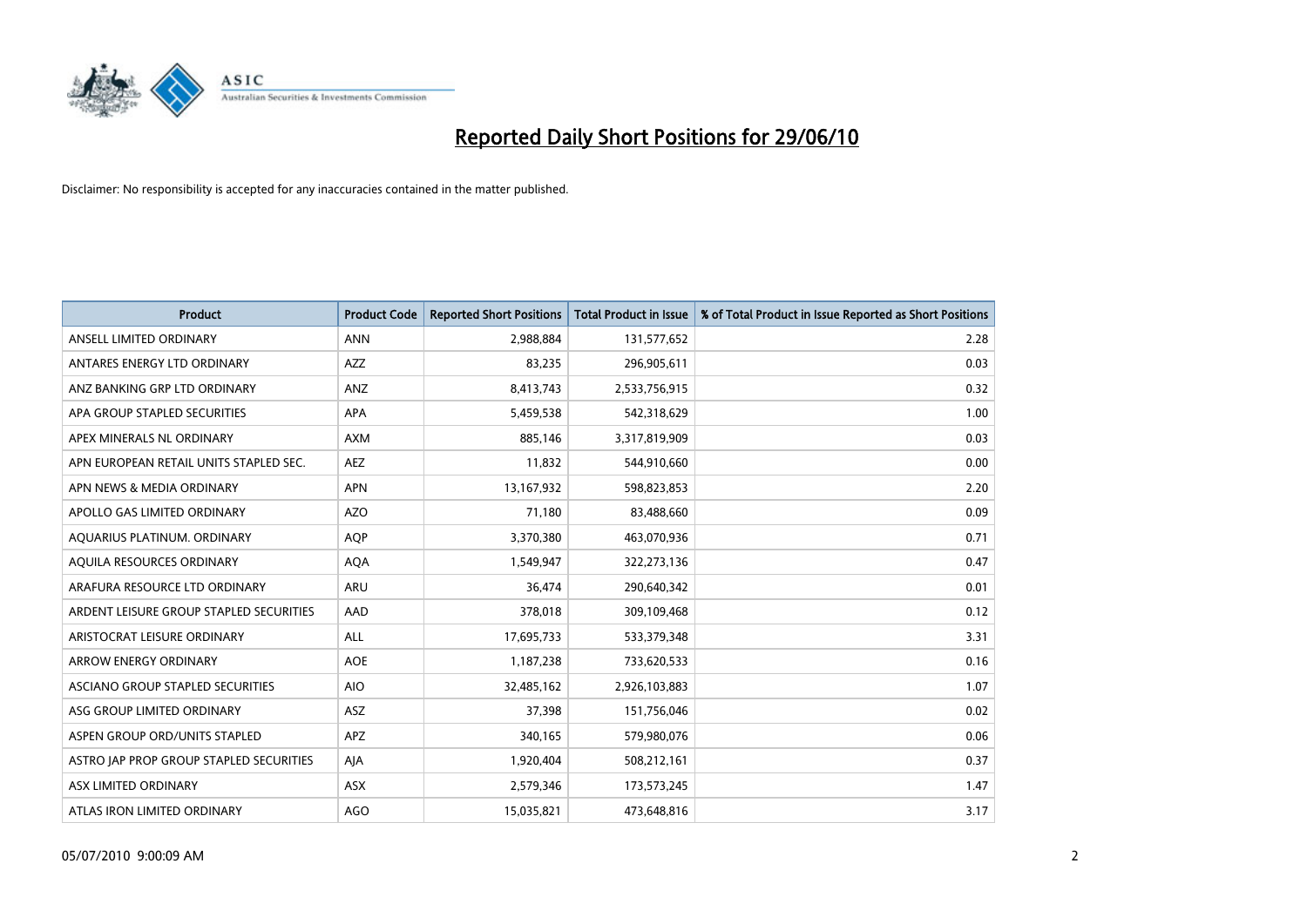

| <b>Product</b>                       | <b>Product Code</b> | <b>Reported Short Positions</b> | Total Product in Issue | % of Total Product in Issue Reported as Short Positions |
|--------------------------------------|---------------------|---------------------------------|------------------------|---------------------------------------------------------|
| AUCKLAND INTERNATION ORDINARY        | <b>AIA</b>          | 54                              | 1,310,392,831          | 0.00                                                    |
| <b>AUROX RESOURCES ORDINARY</b>      | <b>AXO</b>          | 3                               | 196,044,413            | 0.00                                                    |
| AUSDRILL LIMITED ORDINARY            | <b>ASL</b>          | 131,814                         | 254,290,140            | 0.05                                                    |
| AUSENCO LIMITED ORDINARY             | <b>AAX</b>          | 3,460,193                       | 122,427,576            | 2.84                                                    |
| <b>AUSTAL LIMITED ORDINARY</b>       | ASB                 | 152,554                         | 188,069,638            | 0.08                                                    |
| AUSTAR UNITED ORDINARY               | <b>AUN</b>          | 12,392,230                      | 1,260,030,198          | 0.97                                                    |
| AUSTBROKERS HOLDINGS ORDINARY        | <b>AUB</b>          | 12,351                          | 52,653,687             | 0.03                                                    |
| AUSTIN ENGINEERING ORDINARY          | ANG                 | 17.809                          | 69,314,403             | 0.03                                                    |
| AUSTRALAND PROPERTY STAPLED SECURITY | <b>ALZ</b>          | 175,496                         | 576,837,197            | 0.03                                                    |
| AUSTRALIAN AGRICULT, ORDINARY        | AAC                 | 5,409,576                       | 264,264,459            | 2.05                                                    |
| AUSTRALIAN FOUNDAT. ORDINARY         | AFI                 | 3,143                           | 989,153,644            | 0.00                                                    |
| AUSTRALIAN INFRASTR. UNITS/ORDINARY  | <b>AIX</b>          | 776,308                         | 620,733,944            | 0.12                                                    |
| AUSTRALIAN MINES LTD ORDINARY        | <b>AUZ</b>          | 1,400,000                       | 6,981,662,168          | 0.02                                                    |
| AUSTRALIAN PHARM, ORDINARY           | API                 | 401,781                         | 488,115,883            | 0.08                                                    |
| AVEXA LIMITED ORDINARY               | <b>AVX</b>          | 243,657                         | 847,688,779            | 0.03                                                    |
| AVOCA RESOURCES ORDINARY             | <b>AVO</b>          | 10,644,125                      | 290,077,135            | 3.67                                                    |
| AWB LIMITED ORDINARY                 | AWB                 | 8,272,151                       | 817,304,356            | 1.03                                                    |
| AWE LIMITED ORDINARY                 | <b>AWE</b>          | 368,709                         | 521,871,941            | 0.07                                                    |
| AXA ASIA PACIFIC ORDINARY            | <b>AXA</b>          | 466,120                         | 2,067,095,545          | 0.01                                                    |
| BANK OF QUEENSLAND. ORDINARY         | <b>BOO</b>          | 541,101                         | 215,681,127            | 0.25                                                    |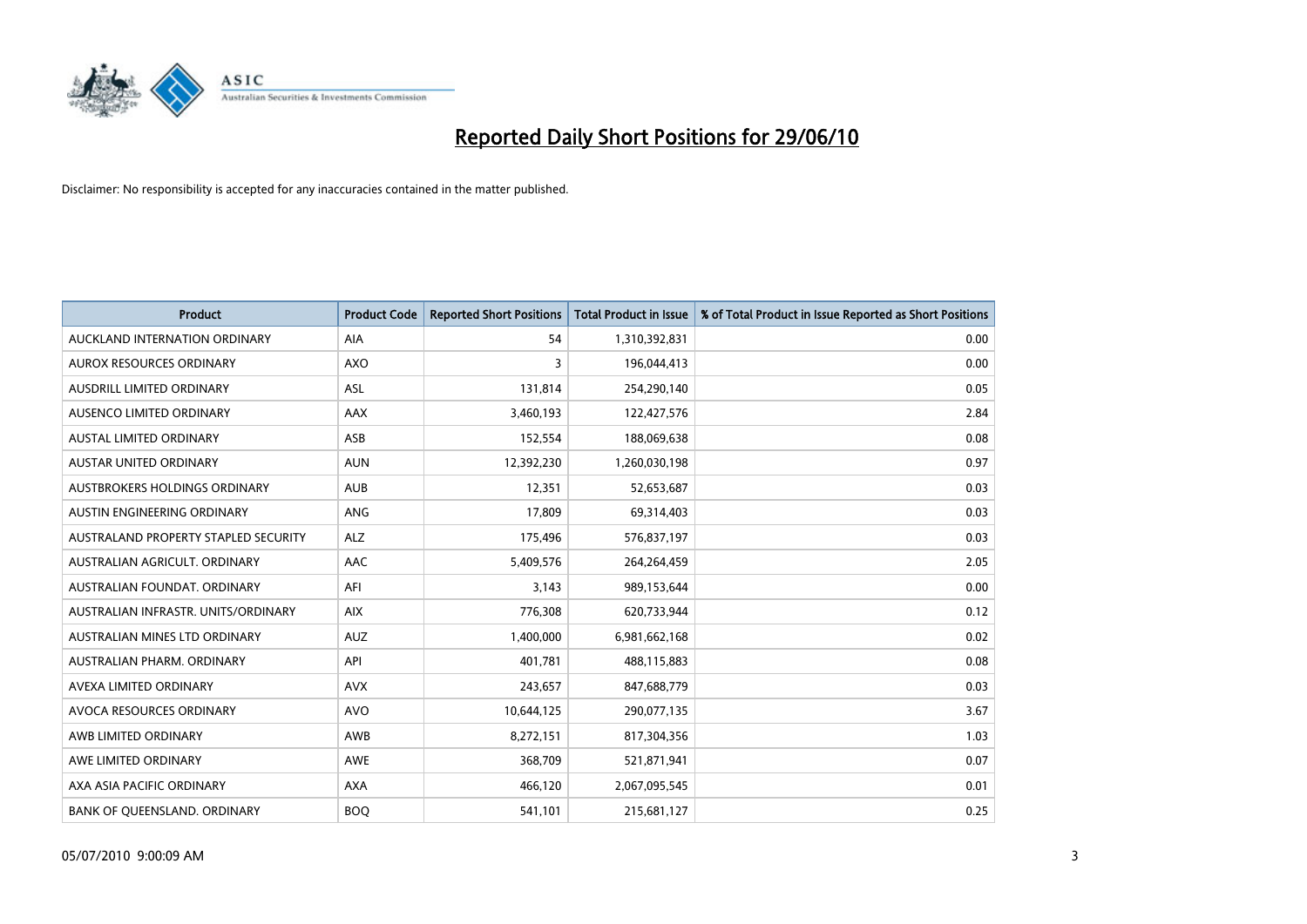

| <b>Product</b>                       | <b>Product Code</b> | <b>Reported Short Positions</b> | <b>Total Product in Issue</b> | % of Total Product in Issue Reported as Short Positions |
|--------------------------------------|---------------------|---------------------------------|-------------------------------|---------------------------------------------------------|
| <b>BANNERMAN RESOURCES ORDINARY</b>  | <b>BMN</b>          | 302,023                         | 201,710,934                   | 0.15                                                    |
| <b>BASS STRAIT OIL CO ORDINARY</b>   | <b>BAS</b>          | 1,482                           | 291,030,250                   | 0.00                                                    |
| <b>BATAVIA MINING ORDINARY</b>       | <b>BTV</b>          | 2.500                           | 153,031,645                   | 0.00                                                    |
| <b>BAUXITE RESOURCE LTD ORDINARY</b> | <b>BAU</b>          | 44,797                          | 234,379,896                   | 0.02                                                    |
| BEACH ENERGY LIMITED ORDINARY        | <b>BPT</b>          | 905,395                         | 1,092,161,437                 | 0.09                                                    |
| BENDIGO AND ADELAIDE ORDINARY        | <b>BEN</b>          | 2,094,796                       | 354,445,200                   | 0.60                                                    |
| <b>BENDIGO MINING LTD ORDINARY</b>   | <b>BDG</b>          | 86,529                          | 507,878,735                   | 0.02                                                    |
| BERKELEY RESOURCES ORDINARY          | <b>BKY</b>          | 1,643                           | 136,090,319                   | 0.00                                                    |
| <b>BHP BILLITON LIMITED ORDINARY</b> | <b>BHP</b>          | 32,659,038                      | 3,356,081,497                 | 0.96                                                    |
| <b>BILLABONG ORDINARY</b>            | <b>BBG</b>          | 4,776,785                       | 253,122,552                   | 1.91                                                    |
| <b>BIOTA HOLDINGS ORDINARY</b>       | <b>BTA</b>          | 1,525,100                       | 179,209,987                   | 0.86                                                    |
| <b>BISALLOY STEEL ORDINARY</b>       | <b>BIS</b>          | 84,480                          | 216,455,965                   | 0.04                                                    |
| BKI INVESTMENT LTD ORDINARY          | BKI                 | 508                             | 418,566,158                   | 0.00                                                    |
| <b>BLACKTHORN RESOURCES ORDINARY</b> | <b>BTR</b>          | 35,848                          | 106,885,300                   | 0.03                                                    |
| <b>BLUESCOPE STEEL LTD ORDINARY</b>  | <b>BSL</b>          | 8,651,552                       | 1,823,322,017                 | 0.45                                                    |
| <b>BOART LONGYEAR ORDINARY</b>       | <b>BLY</b>          | 3,903,528                       | 461,163,412                   | 0.84                                                    |
| <b>BOOM LOGISTICS ORDINARY</b>       | <b>BOL</b>          | 915,949                         | 460,795,156                   | 0.20                                                    |
| BORAL LIMITED. ORDINARY              | <b>BLD</b>          | 23,229,317                      | 598,952,998                   | 3.86                                                    |
| BOTSWANA METALS LTD ORDINARY         | <b>BML</b>          | 7,000                           | 106,087,760                   | 0.01                                                    |
| <b>BOW ENERGY LIMITED ORDINARY</b>   | <b>BOW</b>          | 3,872,224                       | 280,607,187                   | 1.37                                                    |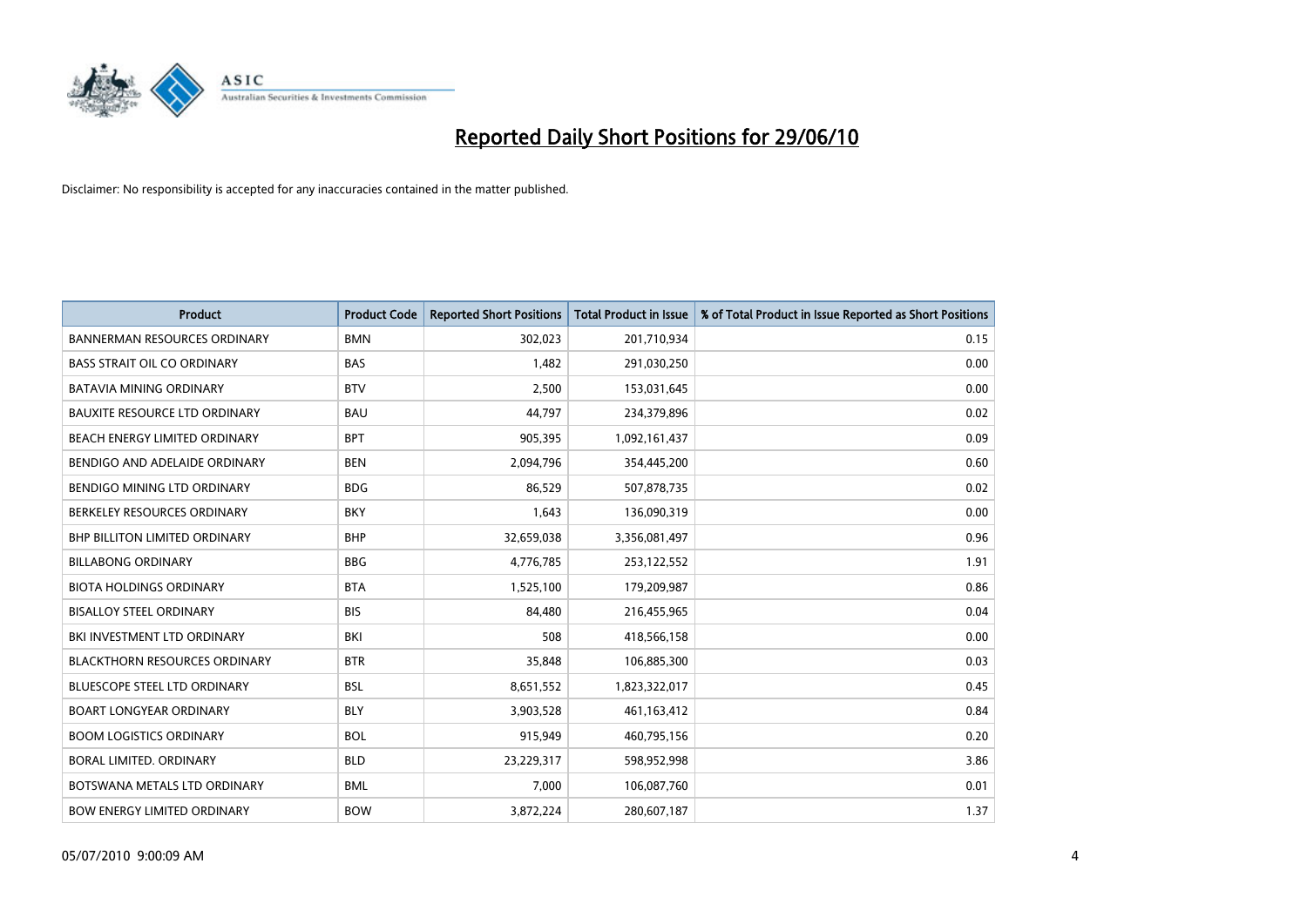

| <b>Product</b>                           | <b>Product Code</b> | <b>Reported Short Positions</b> | <b>Total Product in Issue</b> | % of Total Product in Issue Reported as Short Positions |
|------------------------------------------|---------------------|---------------------------------|-------------------------------|---------------------------------------------------------|
| <b>BRADKEN LIMITED ORDINARY</b>          | <b>BKN</b>          | 717,571                         | 138,747,494                   | 0.51                                                    |
| <b>BRAMBLES LIMITED ORDINARY</b>         | <b>BXB</b>          | 5,001,520                       | 1,422,157,914                 | 0.35                                                    |
| BRAVURA SOLUTIONS ORDINARY               | <b>BVA</b>          | 1,252,779                       | 648,127,461                   | 0.19                                                    |
| BREVILLE GROUP LTD ORDINARY              | <b>BRG</b>          | 2,740                           | 129,515,322                   | 0.00                                                    |
| <b>BRICKWORKS LIMITED ORDINARY</b>       | <b>BKW</b>          | 29,165                          | 147,235,904                   | 0.02                                                    |
| <b>BROCKMAN RESOURCES ORDINARY</b>       | <b>BRM</b>          | 221,121                         | 141,488,151                   | 0.16                                                    |
| BT INVESTMENT MNGMNT ORDINARY            | <b>BTT</b>          | 617,298                         | 160,000,000                   | 0.38                                                    |
| <b>BUNNINGS WAREHOUSE ORDINARY UNITS</b> | <b>BWP</b>          | 506,984                         | 420,711,773                   | 0.12                                                    |
| <b>BURU ENERGY ORDINARY</b>              | <b>BRU</b>          | 171,612                         | 182,769,813                   | 0.09                                                    |
| CABCHARGE AUSTRALIA ORDINARY             | CAB                 | 1,614,756                       | 120,437,014                   | 1.35                                                    |
| CALTEX AUSTRALIA ORDINARY                | <b>CTX</b>          | 5,508,824                       | 270,000,000                   | 2.06                                                    |
| <b>CAMPBELL BROTHERS ORDINARY</b>        | <b>CPB</b>          | 293,403                         | 62,959,971                    | 0.47                                                    |
| CAPE LAMBERT RES LTD ORDINARY            | <b>CFE</b>          | 234,913                         | 593,166,467                   | 0.04                                                    |
| <b>CARBON ENERGY ORDINARY</b>            | <b>CNX</b>          | 803,974                         | 609,497,650                   | 0.13                                                    |
| <b>CARDNO LIMITED ORDINARY</b>           | CDD                 | 42,075                          | 90,510,461                    | 0.04                                                    |
| CARNARVON PETROLEUM ORDINARY             | <b>CVN</b>          | 975,480                         | 686,759,634                   | 0.14                                                    |
| CARNEGIE WAVE ENERGY ORDINARY            | <b>CWE</b>          | 83,000                          | 565,237,627                   | 0.01                                                    |
| CARPATHIAN RESOURCES ORDINARY            | <b>CPN</b>          | 75,000                          | 265,533,501                   | 0.03                                                    |
| CARPENTARIA EXP. LTD ORDINARY            | CAP                 | 9,777                           | 71,541,301                    | 0.01                                                    |
| CARSALES.COM LTD ORDINARY                | <b>CRZ</b>          | 1,026,016                       | 232,490,800                   | 0.43                                                    |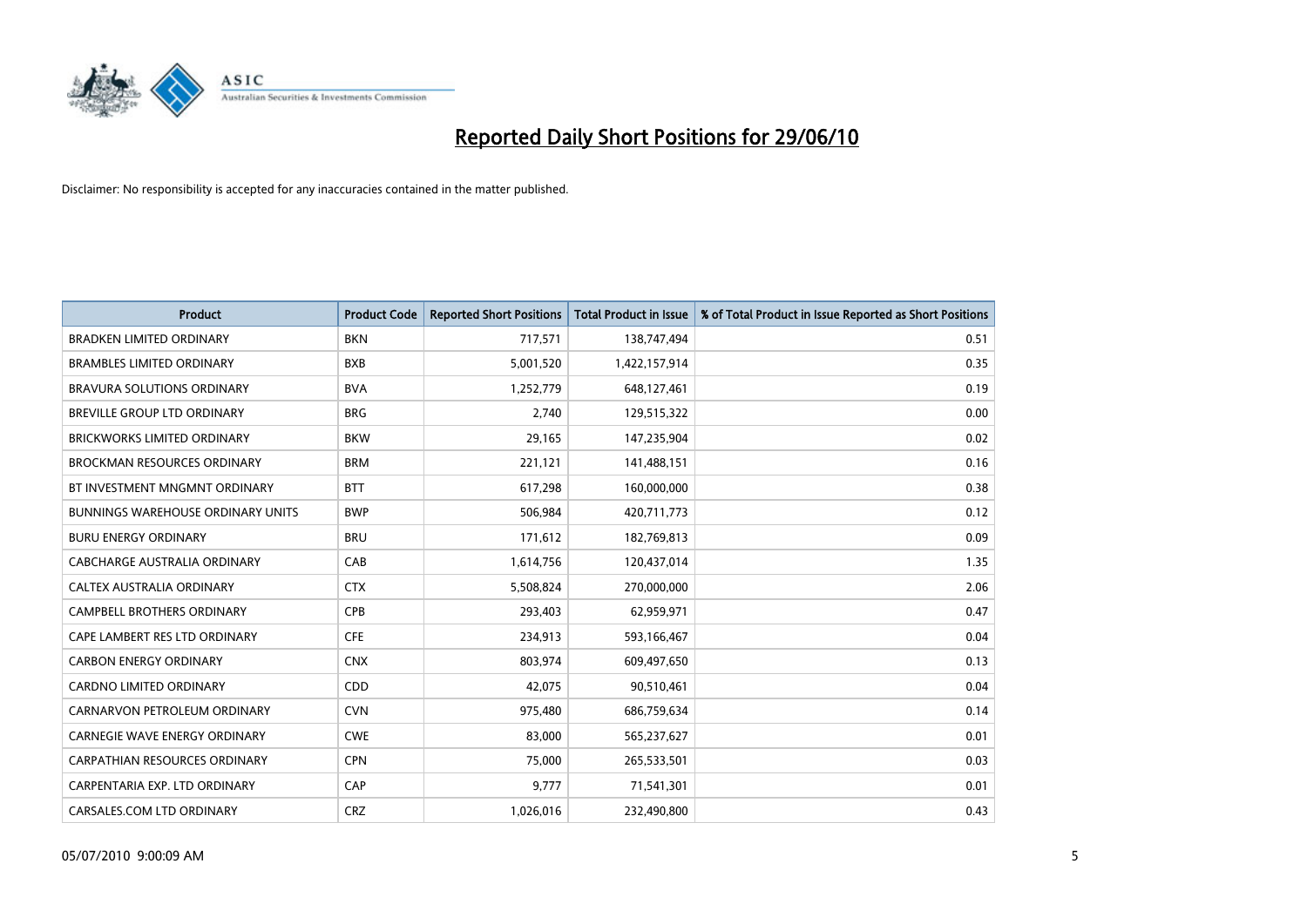

| <b>Product</b>                             | <b>Product Code</b> | <b>Reported Short Positions</b> | <b>Total Product in Issue</b> | % of Total Product in Issue Reported as Short Positions |
|--------------------------------------------|---------------------|---------------------------------|-------------------------------|---------------------------------------------------------|
| CASH CONVERTERS ORD/DIV ACCESS             | CCV                 | 57,388                          | 379,761,025                   | 0.02                                                    |
| <b>CASPIAN OIL &amp; GAS ORDINARY</b>      | <b>CIG</b>          | 50,000                          | 1,331,500,513                 | 0.00                                                    |
| CATALPA RESOURCES ORDINARY                 | CAH                 | 58,582                          | 161,375,074                   | 0.03                                                    |
| <b>CEC GROUP LIMITED ORDINARY</b>          | <b>CEG</b>          | 1,750                           | 79,662,662                    | 0.00                                                    |
| <b>CELLNET GROUP ORDINARY</b>              | <b>CLT</b>          | 1,342                           | 73,689,793                    | 0.00                                                    |
| <b>CENTENNIAL COAL ORDINARY</b>            | CEY                 | 10,580,271                      | 394,921,737                   | 2.68                                                    |
| CENTRAL PETROLEUM ORDINARY                 | <b>CTP</b>          | 11,455                          | 907,289,333                   | 0.00                                                    |
| <b>CENTRO PROPERTIES UNITS/ORD STAPLED</b> | <b>CNP</b>          | 338,920                         | 972,414,514                   | 0.04                                                    |
| CENTRO RETAIL GROUP STAPLED SECURITIES     | <b>CER</b>          | 2,554,513                       | 2,286,399,424                 | 0.11                                                    |
| <b>CERAMIC FUEL CELLS ORDINARY</b>         | CFU                 | 79,718                          | 1,029,873,280                 | 0.01                                                    |
| <b>CFS RETAIL PROPERTY UNITS</b>           | <b>CFX</b>          | 58,499,754                      | 2,510,727,671                 | 2.32                                                    |
| <b>CGA MINING LIMITED ORDINARY</b>         | CGX                 | 68,216                          | 331,294,976                   | 0.02                                                    |
| <b>CHALLENGER DIV.PRO. STAPLED UNITS</b>   | CDI                 | 987,938                         | 913,426,007                   | 0.10                                                    |
| <b>CHALLENGER F.S.G.LTD ORDINARY</b>       | CGF                 | 12,906,372                      | 499,623,232                   | 2.58                                                    |
| <b>CHALLENGER INFRAST. STAPLED UNITS</b>   | <b>CIF</b>          | 86,718                          | 318,966,280                   | 0.03                                                    |
| <b>CHANDLER MACLEOD LTD ORDINARY</b>       | <b>CMG</b>          | 11,970                          | 421,812,960                   | 0.00                                                    |
| CHARTER HALL GROUP STAPLED US PROHIBIT.    | <b>CHC</b>          | 337,568                         | 1,212,723,832                 | 0.02                                                    |
| <b>CHARTER HALL OFFICE UNIT</b>            | CQO                 | 287,905                         | 4,872,354,215                 | 0.00                                                    |
| <b>CHARTER HALL RETAIL UNITS</b>           | <b>COR</b>          | 2,024,465                       | 1,505,216,260                 | 0.13                                                    |
| CHEMGENEX PHARMACEUT ORDINARY              | <b>CXS</b>          | 2,225                           | 283,348,870                   | 0.00                                                    |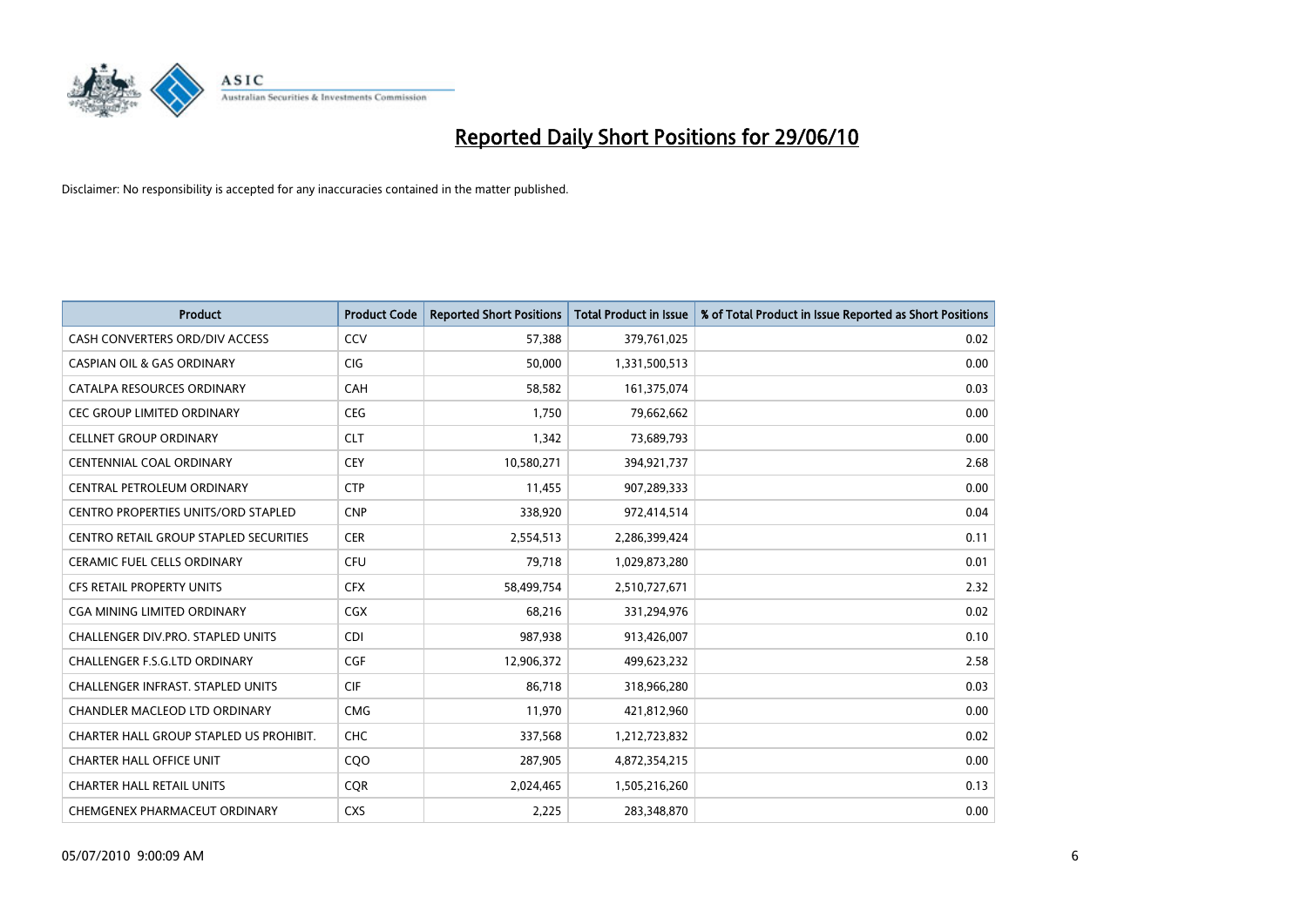

| <b>Product</b>                          | <b>Product Code</b> | <b>Reported Short Positions</b> | Total Product in Issue | % of Total Product in Issue Reported as Short Positions |
|-----------------------------------------|---------------------|---------------------------------|------------------------|---------------------------------------------------------|
| CITADEL RESOURCE GRP ORDINARY           | CGG                 | 7,500,885                       | 1,463,244,574          | 0.51                                                    |
| CITIGOLD CORP LTD ORDINARY              | <b>CTO</b>          | 2,098,686                       | 908,565,634            | 0.23                                                    |
| CLINUVEL PHARMACEUT, ORDINARY           | <b>CUV</b>          | 41,277                          | 303,188,665            | 0.01                                                    |
| <b>CLOUGH LIMITED ORDINARY</b>          | <b>CLO</b>          | 1,058,811                       | 768,456,269            | 0.13                                                    |
| <b>COAL &amp; ALLIED ORDINARY</b>       | <b>CNA</b>          | 622                             | 86,584,735             | 0.00                                                    |
| COAL OF AFRICA LTD ORDINARY             | <b>CZA</b>          | 1,182,552                       | 530,514,663            | 0.23                                                    |
| <b>COALSPUR MINES LTD ORDINARY</b>      | <b>CPL</b>          | 110,278                         | 361,733,962            | 0.03                                                    |
| COCA-COLA AMATIL ORDINARY               | <b>CCL</b>          | 3,875,638                       | 754,439,669            | 0.49                                                    |
| <b>COCHLEAR LIMITED ORDINARY</b>        | <b>COH</b>          | 1,778,446                       | 56,543,401             | 3.17                                                    |
| <b>COEUR D'ALENE MINES. CDI 1:1</b>     | <b>CXC</b>          | 3,210                           | 4,434,254              | 0.07                                                    |
| COFFEY INTERNATIONAL ORDINARY           | <b>COF</b>          | 88,765                          | 129,035,760            | 0.07                                                    |
| COMMONWEALTH BANK, ORDINARY             | <b>CBA</b>          | 12,865,972                      | 1,548,737,374          | 0.81                                                    |
| <b>COMMONWEALTH PROP ORDINARY UNITS</b> | <b>CPA</b>          | 23,875,632                      | 2,012,803,230          | 1.19                                                    |
| <b>COMPASS RESOURCES ORDINARY</b>       | <b>CMR</b>          | 101,480                         | 147,402,920            | 0.07                                                    |
| <b>COMPUTERSHARE LTD ORDINARY</b>       | <b>CPU</b>          | 3,389,503                       | 555,664,059            | 0.61                                                    |
| CONNECTEAST GROUP STAPLED               | <b>CEU</b>          | 17,183,739                      | 3,940,145,951          | 0.44                                                    |
| CONQUEST MINING ORDINARY                | <b>CQT</b>          | 658,748                         | 353,151,103            | 0.19                                                    |
| CONSOLIDATED MEDIA. ORDINARY            | <b>CMI</b>          | 5,031,926                       | 620,709,233            | 0.81                                                    |
| CONTANGO MICROCAP ORDINARY              | <b>CTN</b>          | 7,500                           | 150,088,688            | 0.00                                                    |
| <b>COPPER STRIKE LTD ORDINARY</b>       | <b>CSE</b>          | 714                             | 116,455,571            | 0.00                                                    |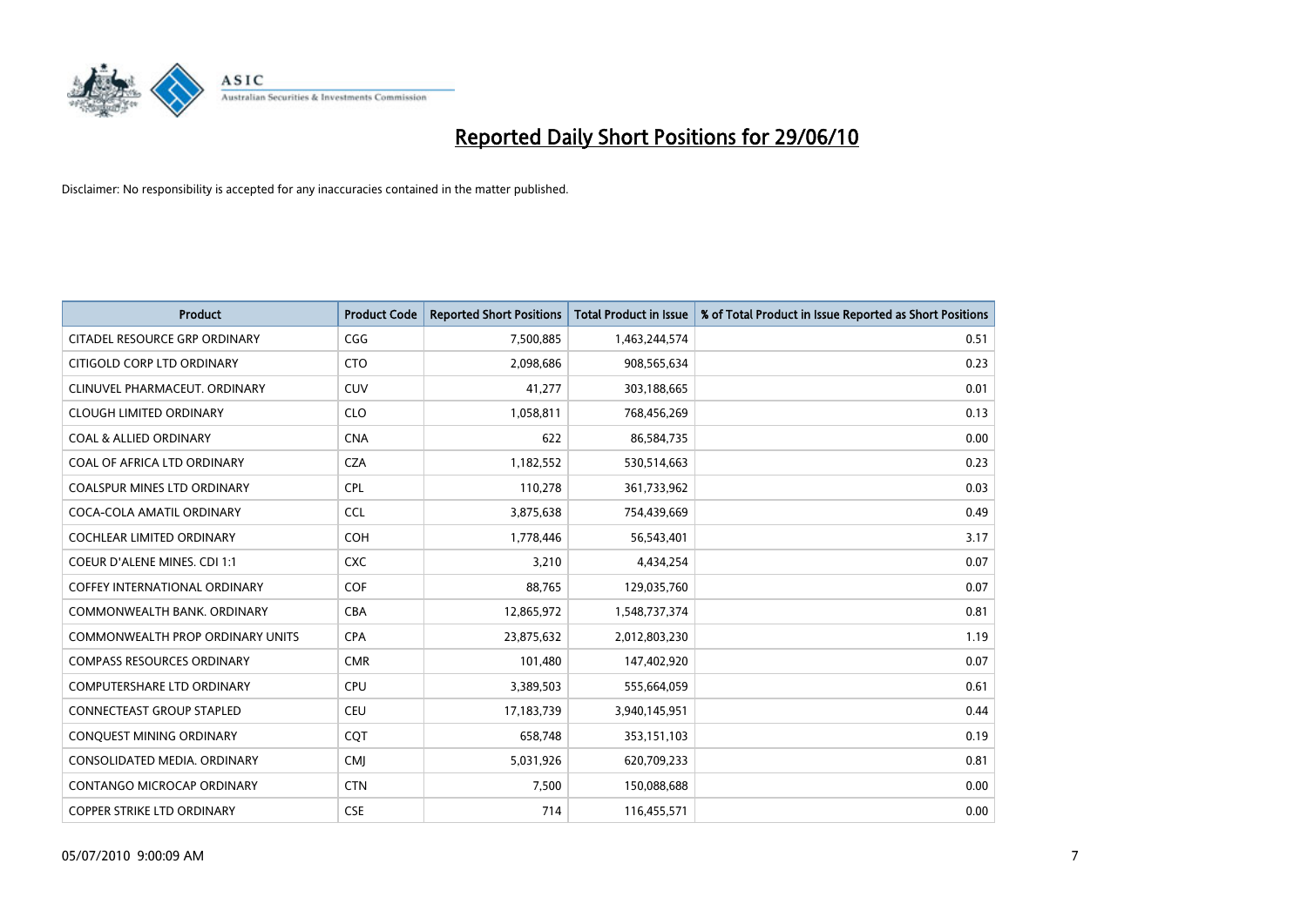

| <b>Product</b>                       | <b>Product Code</b> | <b>Reported Short Positions</b> | <b>Total Product in Issue</b> | % of Total Product in Issue Reported as Short Positions |
|--------------------------------------|---------------------|---------------------------------|-------------------------------|---------------------------------------------------------|
| <b>CORPORATE EXPRESS ORDINARY</b>    | <b>CXP</b>          | 546,622                         | 169,366,966                   | 0.32                                                    |
| COUNT FINANCIAL ORDINARY             | COU                 | 1,606,471                       | 258,255,785                   | 0.62                                                    |
| <b>CRANE GROUP LIMITED ORDINARY</b>  | <b>CRG</b>          | 3,344,662                       | 78,286,427                    | 4.25                                                    |
| CROMWELL GROUP STAPLED SECURITIES    | <b>CMW</b>          | 163,982                         | 807,834,934                   | 0.02                                                    |
| <b>CROWN LIMITED ORDINARY</b>        | <b>CWN</b>          | 7,230,383                       | 753,555,290                   | 0.97                                                    |
| <b>CSG LIMITED ORDINARY</b>          | CSV                 | 129,922                         | 242,060,195                   | 0.05                                                    |
| <b>CSL LIMITED ORDINARY</b>          | <b>CSL</b>          | 17,021,560                      | 549,688,808                   | 3.08                                                    |
| <b>CSR LIMITED ORDINARY</b>          | <b>CSR</b>          | 15,234,440                      | 1,514,920,814                 | 0.96                                                    |
| <b>CUDECO LIMITED ORDINARY</b>       | CDU                 | 1,024,851                       | 137,285,632                   | 0.75                                                    |
| <b>CUSTOMERS LIMITED ORDINARY</b>    | CUS                 | 135,503                         | 135,521,531                   | 0.10                                                    |
| DAVID JONES LIMITED ORDINARY         | <b>DJS</b>          | 13,348,850                      | 510,945,759                   | 2.59                                                    |
| <b>DECMIL GROUP LIMITED ORDINARY</b> | <b>DCG</b>          | 17,397                          | 123,554,568                   | 0.01                                                    |
| DEEP YELLOW LIMITED ORDINARY         | <b>DYL</b>          | 11,563                          | 1,125,814,458                 | 0.00                                                    |
| DEVINE LIMITED ORDINARY              | <b>DVN</b>          | 1,000                           | 634,918,223                   | 0.00                                                    |
| DEXUS PROPERTY GROUP STAPLED UNITS   | <b>DXS</b>          | 7,628,733                       | 4,820,821,799                 | 0.16                                                    |
| DIERRIWARRH ORDINARY                 | <b>DIW</b>          | 800                             | 212,420,146                   | 0.00                                                    |
| DOMINION MINING ORDINARY             | <b>DOM</b>          | 453,664                         | 103,327,059                   | 0.44                                                    |
| DOWNER EDI LIMITED ORDINARY          | <b>DOW</b>          | 668,568                         | 336,582,351                   | 0.20                                                    |
| DUET GROUP STAPLED US PROHIBIT.      | <b>DUE</b>          | 6,564,380                       | 870,559,400                   | 0.74                                                    |
| DYESOL LIMITED ORDINARY              | <b>DYE</b>          | 3,100                           | 142,875,632                   | 0.00                                                    |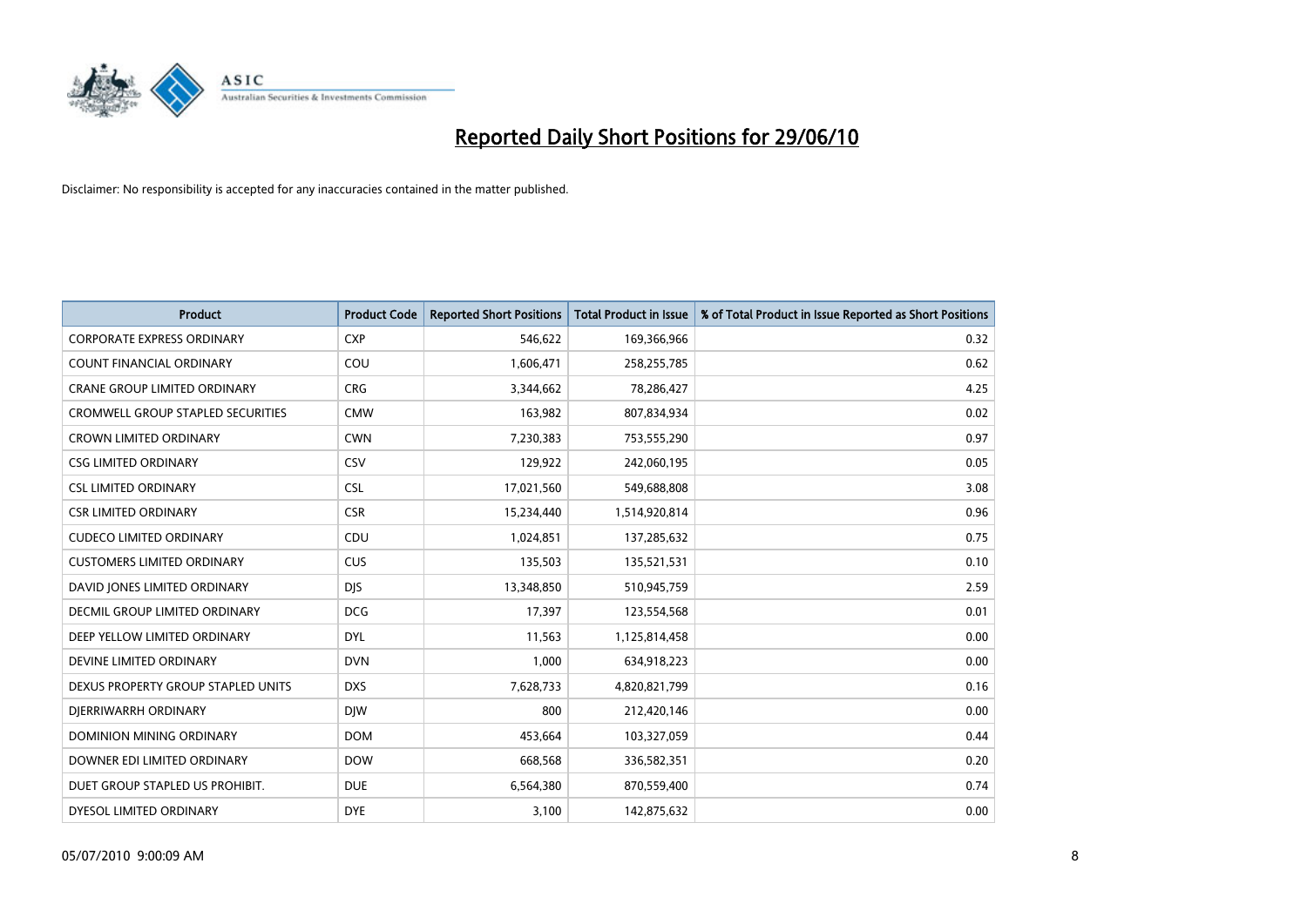

| <b>Product</b>                            | <b>Product Code</b> | <b>Reported Short Positions</b> | <b>Total Product in Issue</b> | % of Total Product in Issue Reported as Short Positions |
|-------------------------------------------|---------------------|---------------------------------|-------------------------------|---------------------------------------------------------|
| <b>EASTERN STAR GAS ORDINARY</b>          | <b>ESG</b>          | 8,187,396                       | 872,224,422                   | 0.93                                                    |
| EDT RETAIL TRUST UNITS                    | <b>EDT</b>          | 1,911,664                       | 4,700,290,868                 | 0.04                                                    |
| <b>ELDERS LIMITED ORDINARY</b>            | <b>ELD</b>          | 12,919,190                      | 448,598,480                   | 2.89                                                    |
| ELDORADO GOLD CORP CDI 1:1                | EAU                 | 19,992                          | 23,021,561                    | 0.09                                                    |
| ELEMENTAL MINERALS ORDINARY               | <b>ELM</b>          | 9,350                           | 124,817,085                   | 0.01                                                    |
| ELIXIR PETROLEUM LTD ORDINARY             | <b>EXR</b>          | 324,400                         | 188,988,472                   | 0.17                                                    |
| <b>EMECO HOLDINGS ORDINARY</b>            | <b>EHL</b>          | 3,472,237                       | 631,237,586                   | 0.54                                                    |
| ENERGY RESOURCES ORDINARY 'A'             | <b>ERA</b>          | 241,591                         | 190,737,934                   | 0.12                                                    |
| <b>ENERGY WORLD CORPOR. ORDINARY</b>      | <b>EWC</b>          | 7,844,108                       | 1,561,166,672                 | 0.50                                                    |
| <b>ENTEK ENERGY LTD ORDINARY</b>          | <b>ETE</b>          | 489,903                         | 225,192,535                   | 0.22                                                    |
| <b>ENTELLECT SOLUTIONS ORDINARY</b>       | <b>ESN</b>          | 464,050                         | 1,740,334,200                 | 0.03                                                    |
| ENVESTRA LIMITED ORDINARY                 | ENV                 | 1,038,785                       | 1,386,827,962                 | 0.07                                                    |
| EQUINOX MINERALS LTD CHESS DEPOSITARY INT | EQN                 | 12,669,810                      | 707,636,545                   | 1.76                                                    |
| ETFS METALS. ETFS GOLD                    | GOLD                | 2,000                           | 4,683,391                     | 0.04                                                    |
| <b>EVEREST FINANCIAL ORDINARY</b>         | EFG                 | 4,300                           | 251,442,316                   | 0.00                                                    |
| <b>EXTRACT RESOURCES ORDINARY</b>         | <b>EXT</b>          | 1,815,122                       | 243,117,636                   | 0.75                                                    |
| FAIRFAX MEDIA LTD ORDINARY                | <b>FXI</b>          | 285,666,903                     | 2,351,955,725                 | 12.14                                                   |
| <b>FANTASTIC HOLDINGS ORDINARY</b>        | <b>FAN</b>          | 3,000                           | 102,669,351                   | 0.00                                                    |
| FERRAUS LIMITED ORDINARY                  | <b>FRS</b>          | 370                             | 177,647,198                   | 0.00                                                    |
| FISHER & PAYKEL APP. ORDINARY             | <b>FPA</b>          | 9,096,080                       | 724,235,162                   | 1.25                                                    |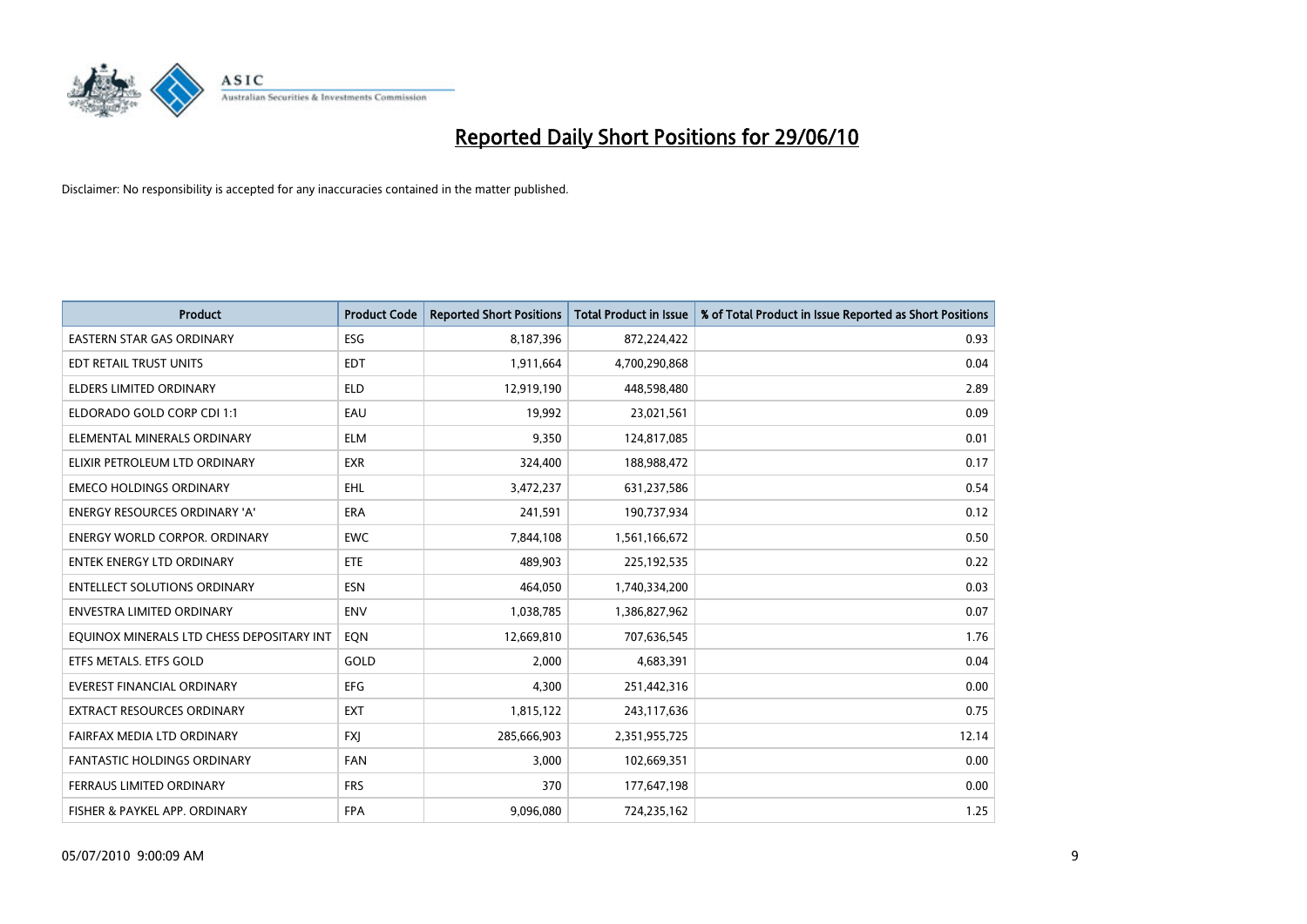

| <b>Product</b>                        | <b>Product Code</b> | <b>Reported Short Positions</b> | <b>Total Product in Issue</b> | % of Total Product in Issue Reported as Short Positions |
|---------------------------------------|---------------------|---------------------------------|-------------------------------|---------------------------------------------------------|
| FISHER & PAYKEL H. ORDINARY           | <b>FPH</b>          | 1,266,383                       | 512,327,327                   | 0.25                                                    |
| FKP PROPERTY GROUP STAPLED SECURITIES | <b>FKP</b>          | 7,252,950                       | 1,166,821,398                 | 0.61                                                    |
| FLEETWOOD CORP ORDINARY               | <b>FWD</b>          | 119,022                         | 53,967,182                    | 0.23                                                    |
| FLETCHER BUILDING ORDINARY            | <b>FBU</b>          | 344,947                         | 606,946,993                   | 0.05                                                    |
| FLEXIGROUP LIMITED ORDINARY           | <b>FXL</b>          | 251,595                         | 270,818,164                   | 0.09                                                    |
| <b>FLIGHT CENTRE ORDINARY</b>         | <b>FLT</b>          | 2,436,047                       | 99,771,838                    | 2.44                                                    |
| <b>FLINDERS MINES LTD ORDINARY</b>    | <b>FMS</b>          | 20,659,883                      | 1,819,849,571                 | 1.14                                                    |
| <b>FORTE ENERGY NL ORDINARY</b>       | <b>FTE</b>          | 2,658,986                       | 580,658,031                   | 0.46                                                    |
| FORTESCUE METALS GRP ORDINARY         | <b>FMG</b>          | 18,164,980                      | 3,107,048,120                 | 0.58                                                    |
| <b>FOSTER'S GROUP ORDINARY</b>        | <b>FGL</b>          | 8,850,409                       | 1,930,432,682                 | 0.45                                                    |
| FTD CORPORATION ORDINARY              | <b>FTD</b>          | 8,088                           | 100,421,069                   | 0.01                                                    |
| <b>FUNTASTIC LIMITED ORDINARY</b>     | <b>FUN</b>          | 322,528                         | 340,997,682                   | 0.09                                                    |
| <b>G.U.D. HOLDINGS ORDINARY</b>       | GUD                 | 163,223                         | 65,885,213                    | 0.25                                                    |
| <b>GALAXY RESOURCES ORDINARY</b>      | <b>GXY</b>          | 121,126                         | 190,553,358                   | 0.06                                                    |
| <b>GEODYNAMICS LIMITED ORDINARY</b>   | GDY                 | 467,311                         | 292,840,219                   | 0.17                                                    |
| <b>GINDALBIE METALS LTD ORDINARY</b>  | <b>GBG</b>          | 12,220,512                      | 707,757,674                   | 1.71                                                    |
| <b>GIRALIA RESOURCES NL ORDINARY</b>  | GIR                 | 555,808                         | 178,310,170                   | 0.31                                                    |
| <b>GLOBAL IRON LIMITED ORDINARY</b>   | <b>GFE</b>          | 45,932                          | 18,125,002                    | 0.25                                                    |
| <b>GLOBAL MINING ORDINARY</b>         | <b>GMI</b>          | 8,951                           | 199,725,607                   | 0.00                                                    |
| <b>GLOUCESTER COAL ORDINARY</b>       | GCL                 | 279,845                         | 81,962,133                    | 0.35                                                    |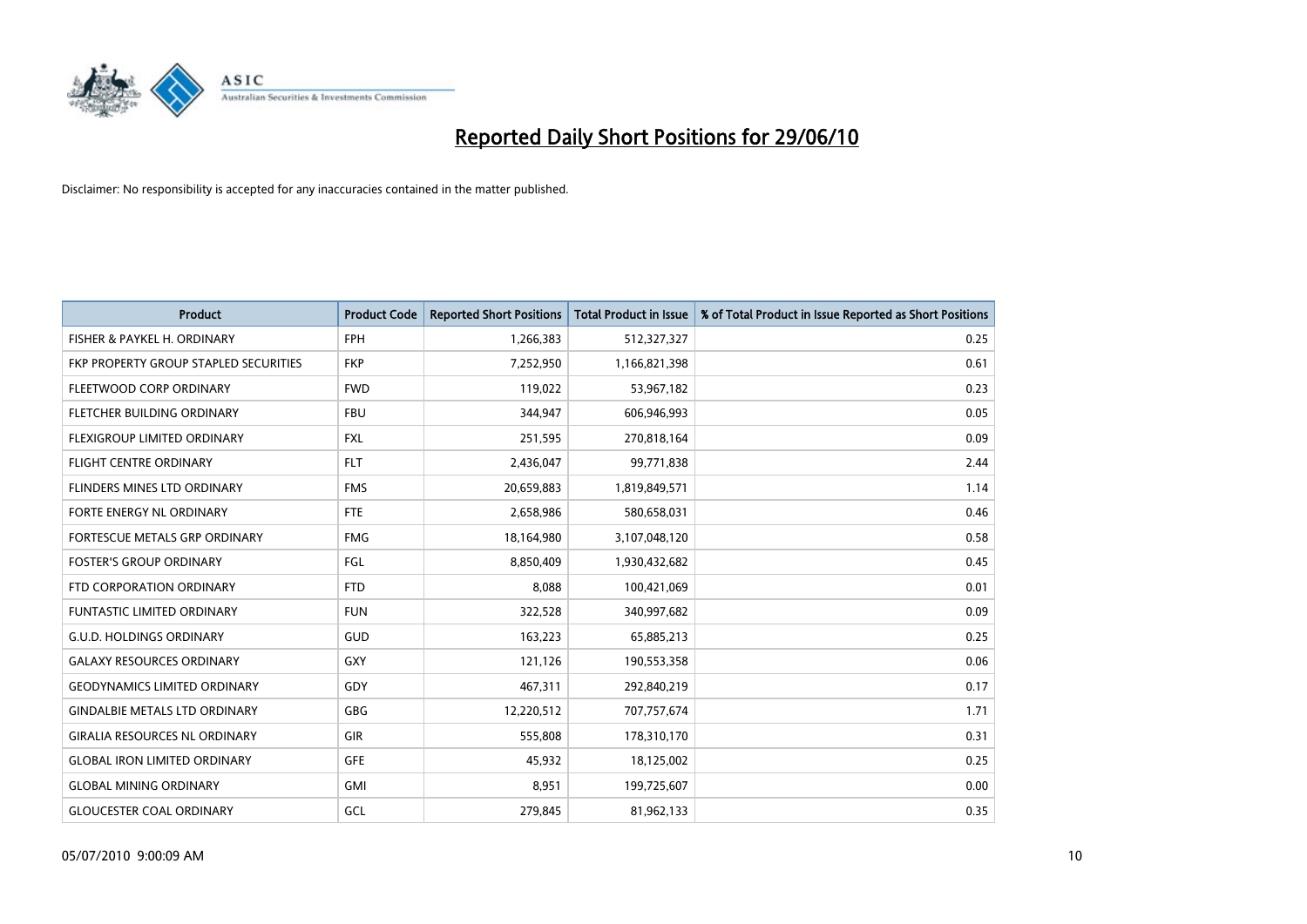

| <b>Product</b>                            | <b>Product Code</b> | <b>Reported Short Positions</b> | <b>Total Product in Issue</b> | % of Total Product in Issue Reported as Short Positions |
|-------------------------------------------|---------------------|---------------------------------|-------------------------------|---------------------------------------------------------|
| <b>GME RESOURCES LTD ORDINARY</b>         | <b>GME</b>          | 800                             | 302,352,750                   | 0.00                                                    |
| <b>GOLDEN GATE PETROL ORDINARY</b>        | GGP                 | 11,538                          | 975,826,623                   | 0.00                                                    |
| <b>GOLDEN WEST RESOURCE ORDINARY</b>      | <b>GWR</b>          | 1,617                           | 143,135,763                   | 0.00                                                    |
| <b>GOODMAN FIELDER, ORDINARY</b>          | <b>GFF</b>          | 2,688,358                       | 1,380,386,438                 | 0.20                                                    |
| <b>GOODMAN GROUP STAPLED US PROHIBIT.</b> | <b>GMG</b>          | 16,711,721                      | 6,369,751,394                 | 0.25                                                    |
| <b>GPT GROUP STAPLED SEC.</b>             | <b>GPT</b>          | 14,817,836                      | 1,855,529,431                 | 0.78                                                    |
| <b>GRAINCORP LIMITED A CLASS ORDINARY</b> | <b>GNC</b>          | 4,877,979                       | 198,318,900                   | 2.45                                                    |
| <b>GRANGE RESOURCES. ORDINARY</b>         | <b>GRR</b>          | 1,644,904                       | 1,151,778,896                 | 0.14                                                    |
| <b>GREAT SOUTHERN LTD ORDINARY</b>        | <b>GTP</b>          | 4,658,484                       | 643,234,118                   | 0.72                                                    |
| <b>GREENLAND MIN EN LTD ORDINARY</b>      | GGG                 | 42,900                          | 232,258,247                   | 0.02                                                    |
| GUINNESS PEAT GROUP. CHESS DEPOSITARY INT | GPG                 | 55                              | 297,175,475                   | 0.00                                                    |
| <b>GUNNS LIMITED ORDINARY</b>             | <b>GNS</b>          | 9,334,033                       | 806,734,892                   | 1.16                                                    |
| <b>GWA INTERNATIONAL ORDINARY</b>         | <b>GWT</b>          | 4,090,900                       | 301,102,514                   | 1.36                                                    |
| <b>HARVEY NORMAN ORDINARY</b>             | <b>HVN</b>          | 32,610,204                      | 1,062,316,784                 | 3.06                                                    |
| HASTIE GROUP LIMITED ORDINARY             | <b>HST</b>          | 417,781                         | 239,716,924                   | 0.18                                                    |
| HASTINGS DIVERSIFIED STAPLED SECURITY     | <b>HDF</b>          | 668,006                         | 500,273,209                   | 0.13                                                    |
| HEALTH CORPORATION ORDINARY               | <b>HEA</b>          | 208,239                         | 53,266,827                    | 0.39                                                    |
| HEALTHSCOPE LIMITED ORDINARY              | <b>HSP</b>          | 793,494                         | 317,010,025                   | 0.26                                                    |
| <b>HEARTWARE INT INC CDI 35:1</b>         | <b>HIN</b>          | 272,008                         | 72,583,000                    | 0.37                                                    |
| <b>HENDERSON GROUP CDI 1:1</b>            | <b>HGG</b>          | 7,194,921                       | 563,460,089                   | 1.26                                                    |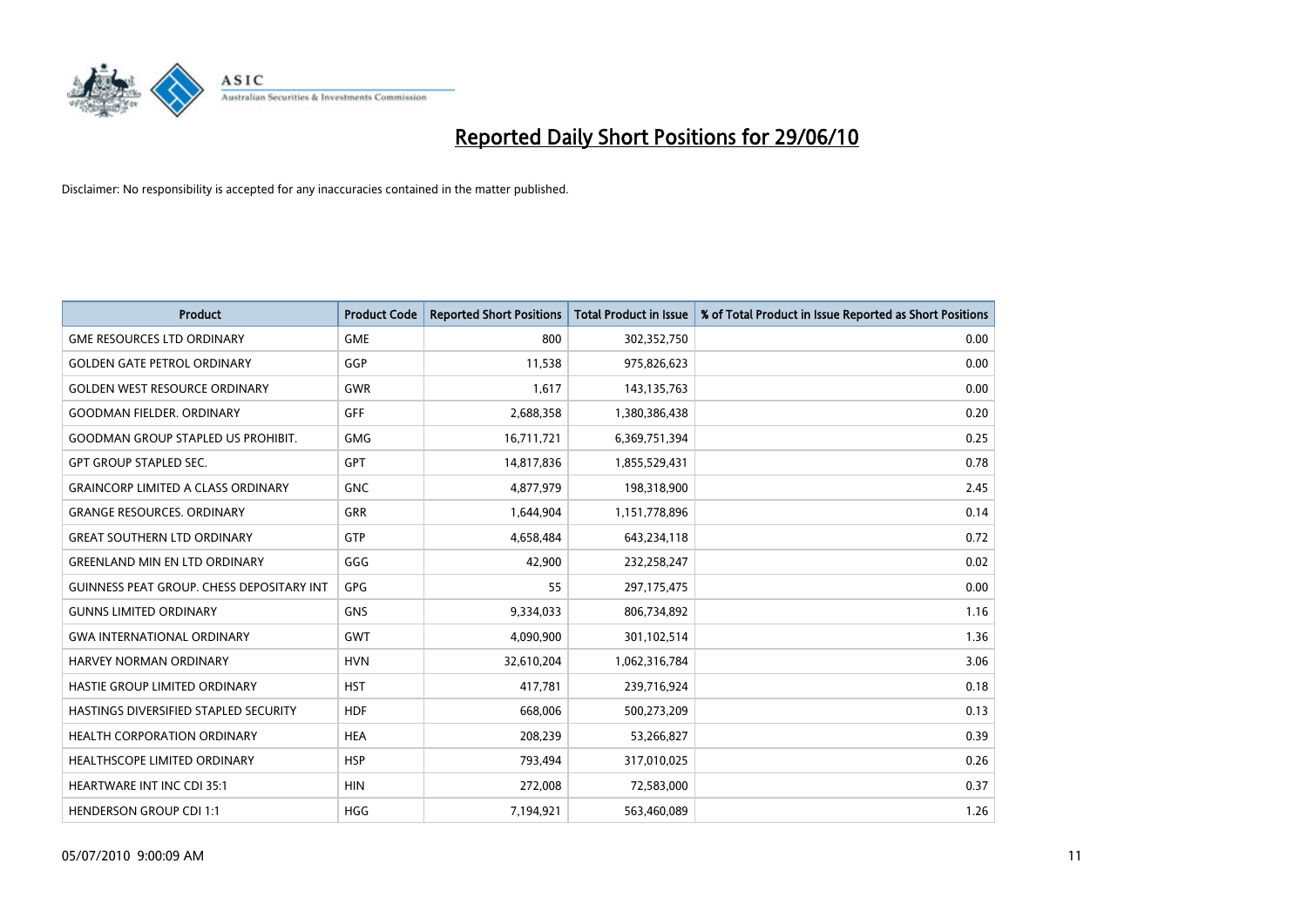

| <b>Product</b>                      | <b>Product Code</b> | <b>Reported Short Positions</b> | <b>Total Product in Issue</b> | % of Total Product in Issue Reported as Short Positions |
|-------------------------------------|---------------------|---------------------------------|-------------------------------|---------------------------------------------------------|
| HFA HOLDINGS LIMITED ORDINARY       | <b>HFA</b>          | 1,820,937                       | 469,330,170                   | 0.38                                                    |
| HIGHLANDS PACIFIC ORDINARY          | <b>HIG</b>          | 2,382,805                       | 668,112,148                   | 0.36                                                    |
| HILLGROVE RES LTD ORDINARY          | <b>HGO</b>          | 172,848                         | 481,137,223                   | 0.04                                                    |
| HILLS INDUSTRIES LTD ORDINARY       | <b>HIL</b>          | 3,327,054                       | 248,219,660                   | 1.33                                                    |
| HORIZON OIL LIMITED ORDINARY        | <b>HZN</b>          | 2,509,774                       | 1,126,621,515                 | 0.23                                                    |
| <b>ICON ENERGY LIMITED ORDINARY</b> | <b>ICN</b>          | 374,882                         | 439,801,394                   | 0.09                                                    |
| <b>IDT AUSTRALIA LTD ORDINARY</b>   | IDT                 | 18,000                          | 43,096,294                    | 0.04                                                    |
| <b>IINET LIMITED ORDINARY</b>       | <b>IIN</b>          | 118,896                         | 151,896,119                   | 0.07                                                    |
| <b>ILUKA RESOURCES ORDINARY</b>     | <b>ILU</b>          | 11,636,136                      | 418,700,517                   | 2.78                                                    |
| <b>IMDEX LIMITED ORDINARY</b>       | <b>IMD</b>          | 476,580                         | 195,037,128                   | 0.25                                                    |
| IMF (AUSTRALIA) LTD ORDINARY        | <b>IMF</b>          | 539,164                         | 122,496,819                   | 0.44                                                    |
| <b>IMX RESOURCES LTD ORDINARY</b>   | <b>IXR</b>          | 20,000                          | 230,802,803                   | 0.01                                                    |
| <b>INCITEC PIVOT ORDINARY</b>       | <b>IPL</b>          | 3,546,398                       | 1,624,932,978                 | 0.20                                                    |
| INDAGO RESOURCES LTD ORDINARY       | <b>IDG</b>          | 8,179                           | 99,449,536                    | 0.01                                                    |
| <b>INDEPENDENCE GROUP ORDINARY</b>  | <b>IGO</b>          | 304,984                         | 113,813,539                   | 0.27                                                    |
| INDOPHIL RESOURCES ORDINARY         | <b>IRN</b>          | 919,160                         | 423,428,803                   | 0.22                                                    |
| INDUSTREA LIMITED ORDINARY          | IDL                 | 1,106,511                       | 956,668,877                   | 0.11                                                    |
| INFIGEN ENERGY STAPLED SECURITIES   | <b>IFN</b>          | 4,992,316                       | 773,023,612                   | 0.64                                                    |
| ING INDUSTRIAL FUND UNITS           | <b>IIF</b>          | 6,626,987                       | 2,592,249,647                 | 0.25                                                    |
| ING OFFICE FUND STAPLED SECURITIES  | <b>IOF</b>          | 1,347,819                       | 2,729,071,212                 | 0.05                                                    |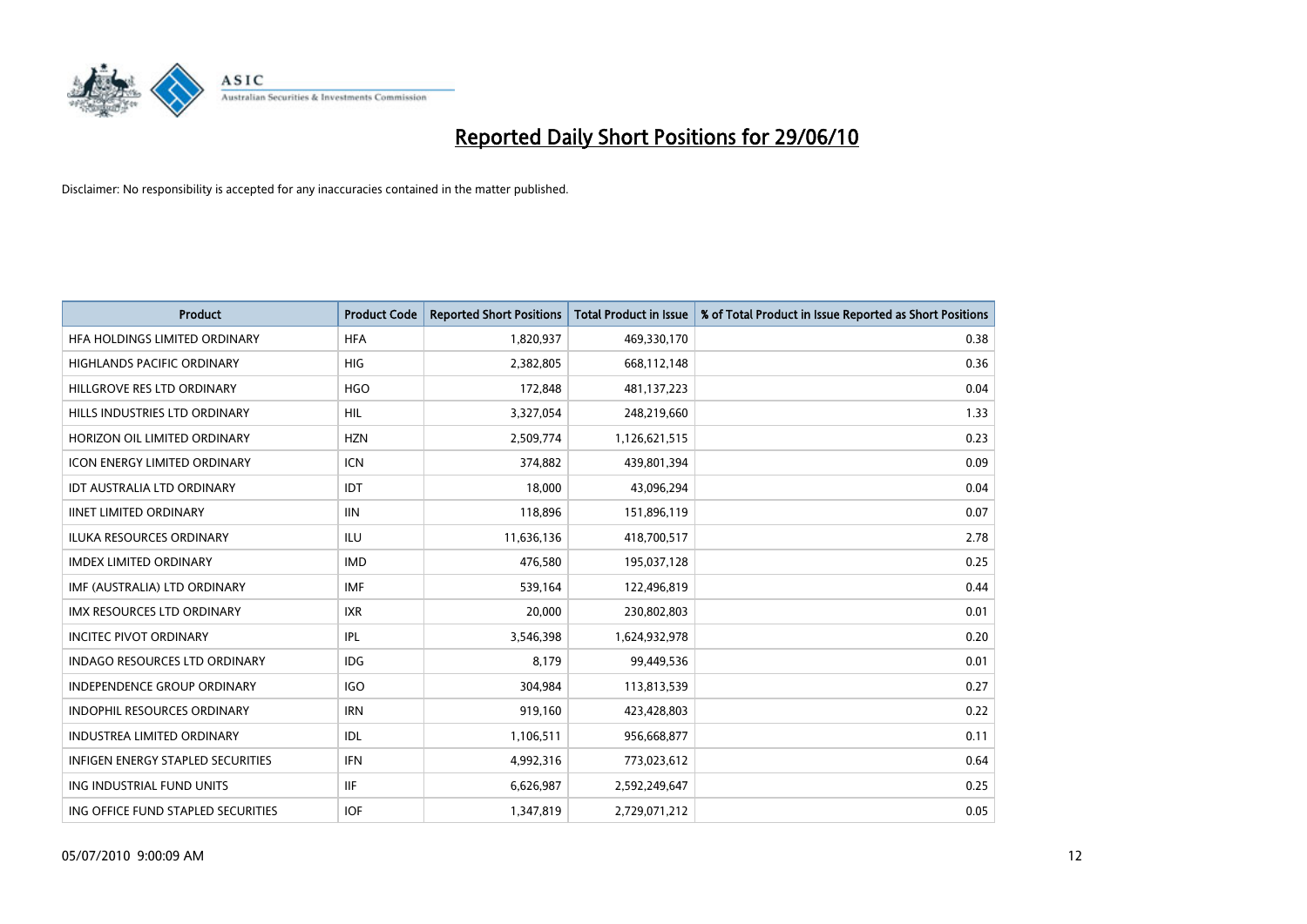

| <b>Product</b>                                  | <b>Product Code</b> | <b>Reported Short Positions</b> | <b>Total Product in Issue</b> | % of Total Product in Issue Reported as Short Positions |
|-------------------------------------------------|---------------------|---------------------------------|-------------------------------|---------------------------------------------------------|
| ING RE COM GROUP STAPLED SECURITIES             | <b>ILF</b>          | 9,075                           | 441,029,194                   | 0.00                                                    |
| INNAMINCKA PETROLEUM ORDINARY                   | <b>INP</b>          | 14.205                          | 261,548,890                   | 0.01                                                    |
| <b>INSURANCE AUSTRALIA ORDINARY</b>             | <b>IAG</b>          | 3,664,180                       | 2,078,994,021                 | 0.17                                                    |
| INTEGRA MINING LTD. ORDINARY                    | <b>IGR</b>          | 844,408                         | 755,792,394                   | 0.11                                                    |
| INTOLL GROUP STAPLED SECURITIES                 | <b>ITO</b>          | 8,452,678                       | 2,261,732,048                 | 0.37                                                    |
| <b>INTREPID MINES ORDINARY</b>                  | <b>IAU</b>          | 539                             | 429,581,466                   | 0.00                                                    |
| <b>INVOCARE LIMITED ORDINARY</b>                | <b>IVC</b>          | 1,122,829                       | 102,069,091                   | 1.09                                                    |
| <b>ION LIMITED ORDINARY</b>                     | <b>ION</b>          | 164,453                         | 256,365,105                   | 0.06                                                    |
| <b>IOOF HOLDINGS LTD ORDINARY</b>               | IFL.                | 1,833,731                       | 229,794,395                   | 0.78                                                    |
| <b>IRESS MARKET TECH. ORDINARY</b>              | <b>IRE</b>          | 882.720                         | 126,018,142                   | 0.71                                                    |
| <b>IRON ORE HOLDINGS ORDINARY</b>               | <b>IOH</b>          | 28,246                          | 131,122,047                   | 0.02                                                    |
| <b>ISHARES MSCI EAFE CDI 1:1</b>                | <b>IVE</b>          | 59,745                          | 590,400,000                   | 0.01                                                    |
| ISHARES MSCI EM MKTS CDI 1:1                    | <b>IEM</b>          | 62.198                          | 425,700,000                   | 0.01                                                    |
| <b>ISOFT GROUP LIMITED ORDINARY</b>             | <b>ISF</b>          | 13,202,671                      | 1,037,994,023                 | 1.26                                                    |
| IVANHOE AUSTRALIA ORDINARY                      | <b>IVA</b>          | 252,061                         | 70,955,953                    | 0.36                                                    |
| <b>JABIRU METALS LTD ORDINARY</b>               | <b>JML</b>          | 469,704                         | 552,619,180                   | 0.08                                                    |
| <b>JAMES HARDIE INDUST CHESS DEPOSITARY INT</b> | <b>IHX</b>          | 14,983,481                      | 435,435,998                   | 3.42                                                    |
| <b>JAMESON RESOURCES ORDINARY</b>               | <b>JAL</b>          | 1,600,000                       | 63,885,910                    | 2.50                                                    |
| <b>IB HI-FI LIMITED ORDINARY</b>                | <b>IBH</b>          | 4,476,802                       | 108,344,987                   | 4.13                                                    |
| <b>KAGARA LTD ORDINARY</b>                      | KZL                 | 2,580,501                       | 674.489.717                   | 0.37                                                    |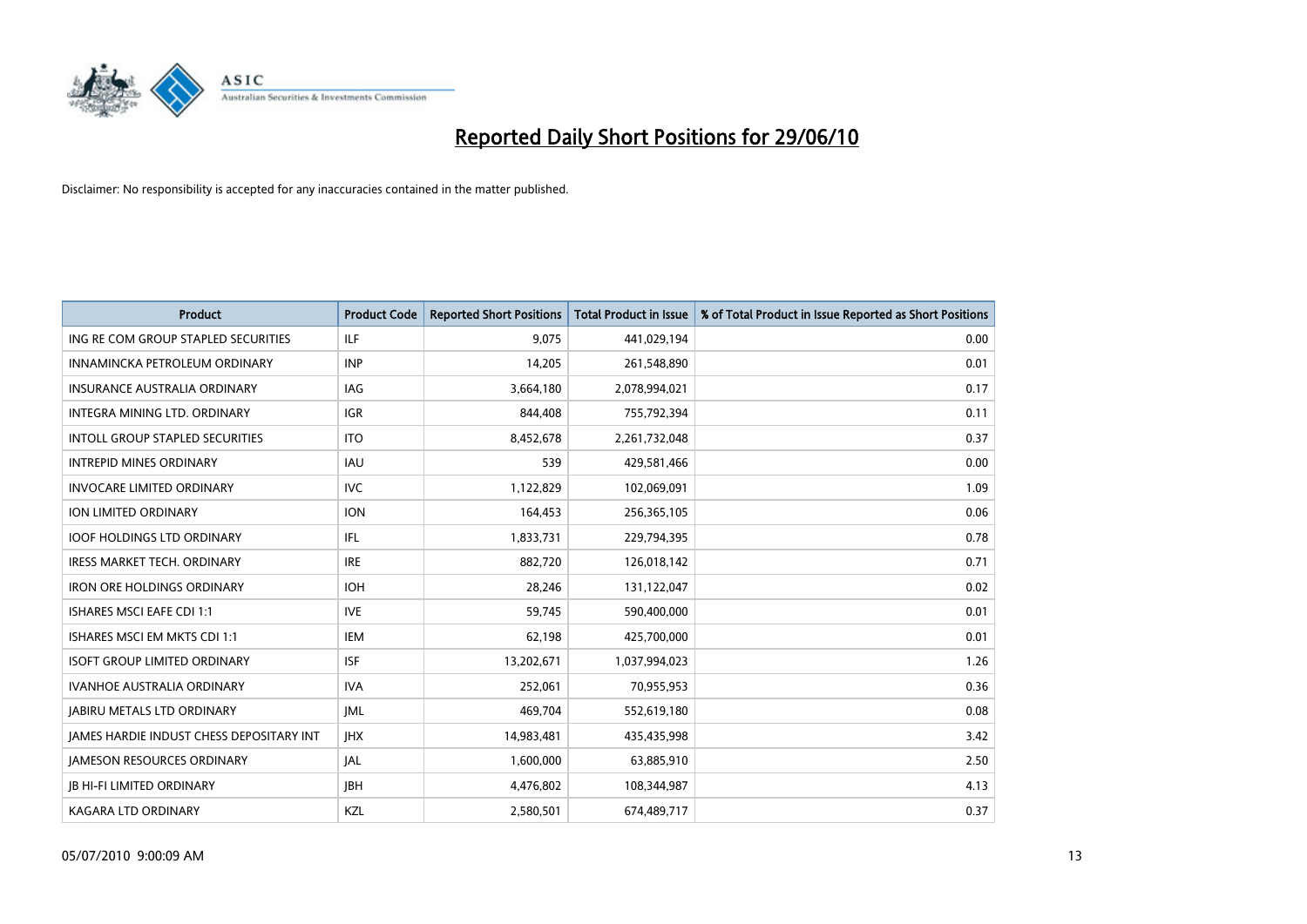

| <b>Product</b>                        | <b>Product Code</b> | <b>Reported Short Positions</b> | <b>Total Product in Issue</b> | % of Total Product in Issue Reported as Short Positions |
|---------------------------------------|---------------------|---------------------------------|-------------------------------|---------------------------------------------------------|
| KAROON GAS AUSTRALIA ORDINARY         | <b>KAR</b>          | 380,600                         | 177,546,198                   | 0.22                                                    |
| KATHMANDU HOLD LTD ORDINARY           | <b>KMD</b>          | 1,006,123                       | 200,000,000                   | 0.50                                                    |
| <b>KEYBRIDGE CAPITAL ORDINARY</b>     | <b>KBC</b>          | 5.999                           | 172,070,564                   | 0.00                                                    |
| KIMBERLEY METALS LTD ORDINARY         | <b>KBL</b>          | 260,945                         | 94,490,816                    | 0.27                                                    |
| KINGSGATE CONSOLID, ORDINARY          | <b>KCN</b>          | 334,620                         | 97,995,783                    | 0.34                                                    |
| LEIGHTON HOLDINGS ORDINARY            | LEI                 | 2,673,072                       | 300,687,299                   | 0.86                                                    |
| LEND LEASE GROUP UNIT/ORD STAPLED     | LLC                 | 1,026,711                       | 565,558,754                   | 0.17                                                    |
| LIHIR GOLD LIMITED. ORDINARY          | LGL                 | 24,588,919                      | 2,368,729,935                 | 1.04                                                    |
| LINC ENERGY LTD ORDINARY              | <b>LNC</b>          | 919,313                         | 489,093,470                   | 0.18                                                    |
| LIQUEFIED NATURAL ORDINARY            | <b>LNG</b>          | 144,773                         | 213,339,015                   | 0.07                                                    |
| LYNAS CORPORATION ORDINARY            | <b>LYC</b>          | 12,723,016                      | 1,655,499,093                 | 0.77                                                    |
| MAC SERVICES (THE) ORDINARY           | <b>MSL</b>          | 78,883                          | 165,966,692                   | 0.05                                                    |
| MACARTHUR COAL ORDINARY               | <b>MCC</b>          | 906,090                         | 254,333,109                   | 0.35                                                    |
| <b>MACMAHON HOLDINGS ORDINARY</b>     | MAH                 | 9,246,061                       | 733,711,705                   | 1.26                                                    |
| MACO ATLAS ROADS GRP ORDINARY STAPLED | <b>MOA</b>          | 2,074,061                       | 452,345,907                   | 0.45                                                    |
| MACQUARIE GROUP LTD ORDINARY          | <b>MOG</b>          | 6,828,012                       | 344,567,851                   | 1.99                                                    |
| MANTRA RESOURCES ORDINARY             | <b>MRU</b>          | 148,252                         | 127,031,188                   | 0.12                                                    |
| MAP GROUP STAPLED US PROHIBIT.        | <b>MAP</b>          | 5,319,837                       | 1,861,210,782                 | 0.28                                                    |
| <b>MARION ENERGY ORDINARY</b>         | <b>MAE</b>          | 374,994                         | 429,822,043                   | 0.09                                                    |
| MCPHERSON'S LTD ORDINARY              | <b>MCP</b>          | 1,119                           | 71,651,758                    | 0.00                                                    |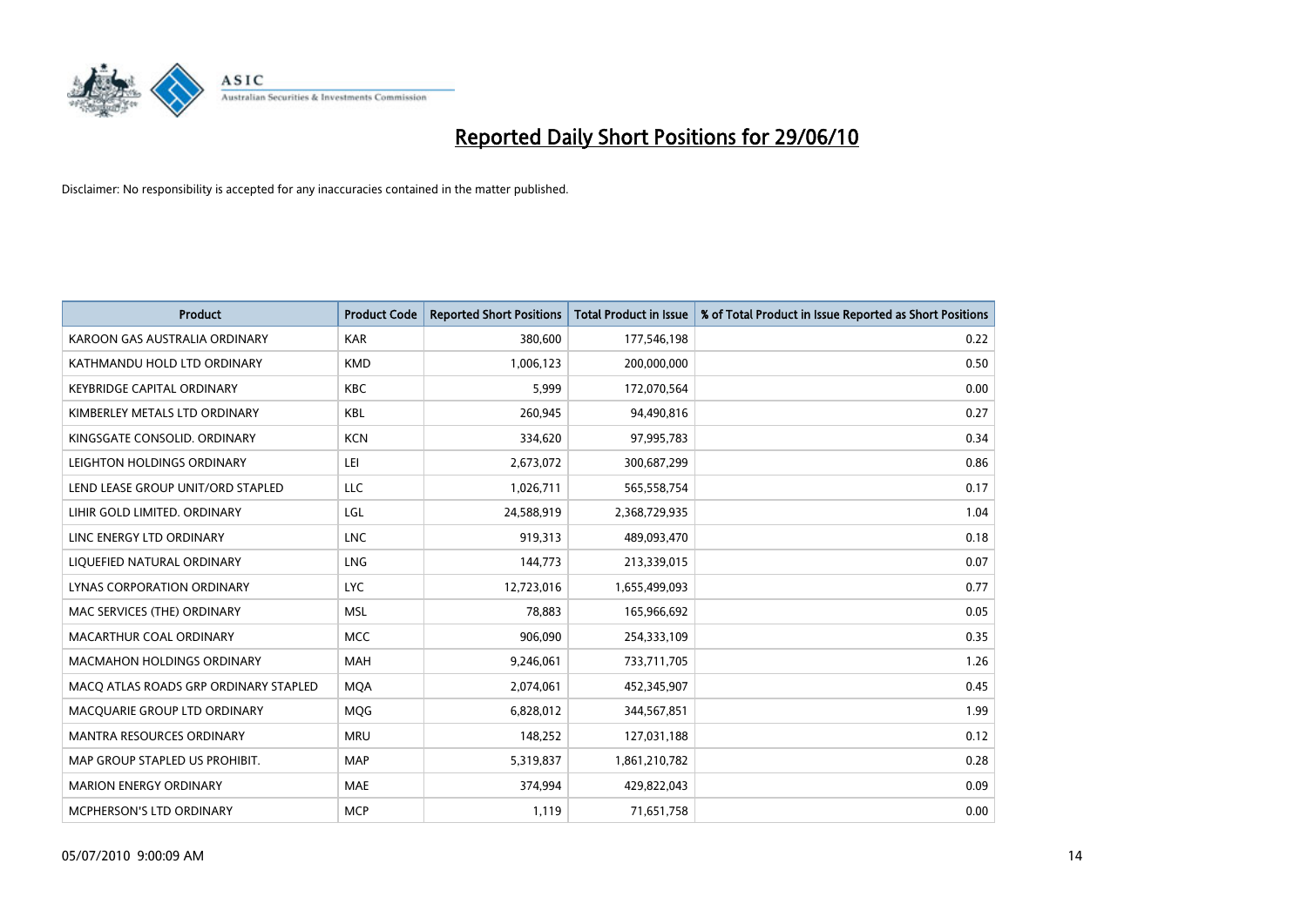

| <b>Product</b>                  | <b>Product Code</b> | <b>Reported Short Positions</b> | Total Product in Issue | % of Total Product in Issue Reported as Short Positions |
|---------------------------------|---------------------|---------------------------------|------------------------|---------------------------------------------------------|
| MEDUSA MINING LTD ORDINARY      | <b>MML</b>          | 96,520                          | 187,529,911            | 0.05                                                    |
| MELBOURNE IT LIMITED ORDINARY   | MLB                 | 165,732                         | 79,569,967             | 0.21                                                    |
| MEO AUSTRALIA LTD ORDINARY      | <b>MEO</b>          | 651,889                         | 477,220,955            | 0.14                                                    |
| MERMAID MARINE ORDINARY         | <b>MRM</b>          | 434,003                         | 186,844,825            | 0.23                                                    |
| METALS X LIMITED ORDINARY       | <b>MLX</b>          | 326,940                         | 1,365,661,782          | 0.03                                                    |
| METCASH LIMITED ORDINARY        | <b>MTS</b>          | 17,295,451                      | 765,644,031            | 2.24                                                    |
| METGASCO LIMITED ORDINARY       | <b>MEL</b>          | 405,242                         | 249,006,674            | 0.16                                                    |
| MICLYN EXP OFFSHR ORDINARY      | <b>MIO</b>          | 199,999                         | 271,700,000            | 0.07                                                    |
| MINARA RESOURCES ORDINARY       | <b>MRE</b>          | 4,770,218                       | 1,167,783,517          | 0.41                                                    |
| MINCOR RESOURCES NL ORDINARY    | <b>MCR</b>          | 1,796,561                       | 200,184,686            | 0.90                                                    |
| MINERAL DEPOSITS ORDINARY       | <b>MDL</b>          | 1,286,651                       | 576,076,525            | 0.22                                                    |
| MINERAL RESOURCES, ORDINARY     | <b>MIN</b>          | 520,619                         | 161,231,458            | 0.31                                                    |
| MIRABELA NICKEL LTD ORDINARY    | <b>MBN</b>          | 8,863,596                       | 367, 162, 725          | 2.41                                                    |
| MIRVAC GROUP STAPLED SECURITIES | <b>MGR</b>          | 15,627,036                      | 3,266,304,329          | 0.46                                                    |
| MITCHELL COMMUNITCA, ORDINARY   | <b>MCU</b>          | 19,673                          | 301,654,653            | 0.01                                                    |
| MOLOPO ENERGY LTD ORDINARY      | <b>MPO</b>          | 45,938                          | 250,665,548            | 0.02                                                    |
| MOLY MINES LIMITED ORDINARY     | <b>MOL</b>          | 122,747                         | 363,916,323            | 0.03                                                    |
| MONADELPHOUS GROUP ORDINARY     | <b>MND</b>          | 1,163,595                       | 86,036,700             | 1.35                                                    |
| MORTGAGE CHOICE LTD ORDINARY    | MOC                 | 194,824                         | 119,617,705            | 0.16                                                    |
| MOSAIC OIL NL ORDINARY          | <b>MOS</b>          | 41,742                          | 821,344,925            | 0.01                                                    |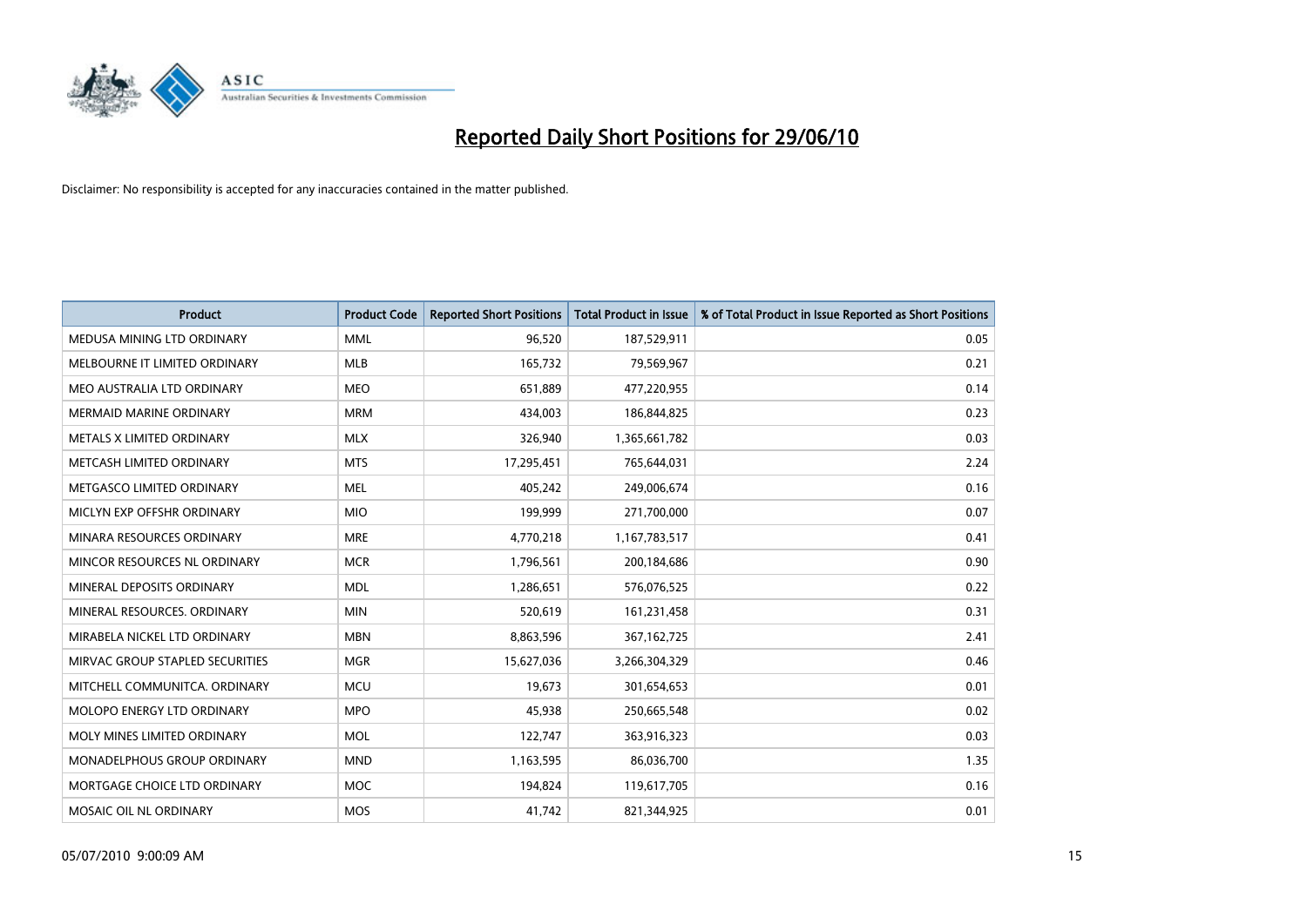

| <b>Product</b>                    | <b>Product Code</b> | <b>Reported Short Positions</b> | <b>Total Product in Issue</b> | % of Total Product in Issue Reported as Short Positions |
|-----------------------------------|---------------------|---------------------------------|-------------------------------|---------------------------------------------------------|
| <b>MOUNT GIBSON IRON ORDINARY</b> | MGX                 | 2,945,737                       | 1,079,174,611                 | 0.27                                                    |
| MULTIPLEX SITES SITES             | <b>MXUPA</b>        | 147                             | 4,500,000                     | 0.00                                                    |
| MURCHISON METALS LTD ORDINARY     | <b>MMX</b>          | 3,065,117                       | 435,384,268                   | 0.70                                                    |
| <b>MYER HOLDINGS LTD ORDINARY</b> | <b>MYR</b>          | 8,592,437                       | 581,517,884                   | 1.48                                                    |
| <b>MYSTATE LIMITED ORDINARY</b>   | <b>MYS</b>          | 1,400                           | 67,411,055                    | 0.00                                                    |
| NATIONAL AUST. BANK ORDINARY      | <b>NAB</b>          | 14,733,183                      | 2,121,379,130                 | 0.70                                                    |
| NATURAL FUEL LIMITED ORDINARY     | <b>NFL</b>          |                                 | 506,612,127                   | 0.00                                                    |
| NAVITAS LIMITED ORDINARY          | <b>NVT</b>          | 1,059,542                       | 342,361,526                   | 0.32                                                    |
| NEPTUNE MARINE ORDINARY           | <b>NMS</b>          | 3,628,606                       | 429,842,672                   | 0.84                                                    |
| NEW HOPE CORPORATION ORDINARY     | <b>NHC</b>          | 248,848                         | 827,730,549                   | 0.03                                                    |
| NEWCREST MINING ORDINARY          | <b>NCM</b>          | 25,996,432                      | 483,493,006                   | 5.37                                                    |
| NEWS CORP A NON-VOTING CDI        | <b>NWSLV</b>        | 598,192                         | 1,824,063,103                 | 0.02                                                    |
| NEWS CORP B VOTING CDI            | <b>NWS</b>          | 8,218,618                       | 798,520,953                   | 1.02                                                    |
| NEXBIS LIMITED ORDINARY           | <b>NBS</b>          | 63,733                          | 498,972,940                   | 0.01                                                    |
| NEXUS ENERGY LIMITED ORDINARY     | <b>NXS</b>          | 10,944,849                      | 958,061,849                   | 1.14                                                    |
| NIB HOLDINGS LIMITED ORDINARY     | <b>NHF</b>          | 107,670                         | 495,431,427                   | 0.02                                                    |
| NICK SCALI LIMITED ORDINARY       | <b>NCK</b>          | 35,846                          | 81,000,000                    | 0.04                                                    |
| NIDO PETROLEUM ORDINARY           | <b>NDO</b>          | 15,400,000                      | 1,080,658,378                 | 1.42                                                    |
| NKWE PLATINUM 10C US COMMON       | <b>NKP</b>          | 6,869                           | 556,627,684                   | 0.00                                                    |
| NORTHERN CREST ORDINARY           | <b>NOC</b>          | 24,345                          | 116,074,781                   | 0.02                                                    |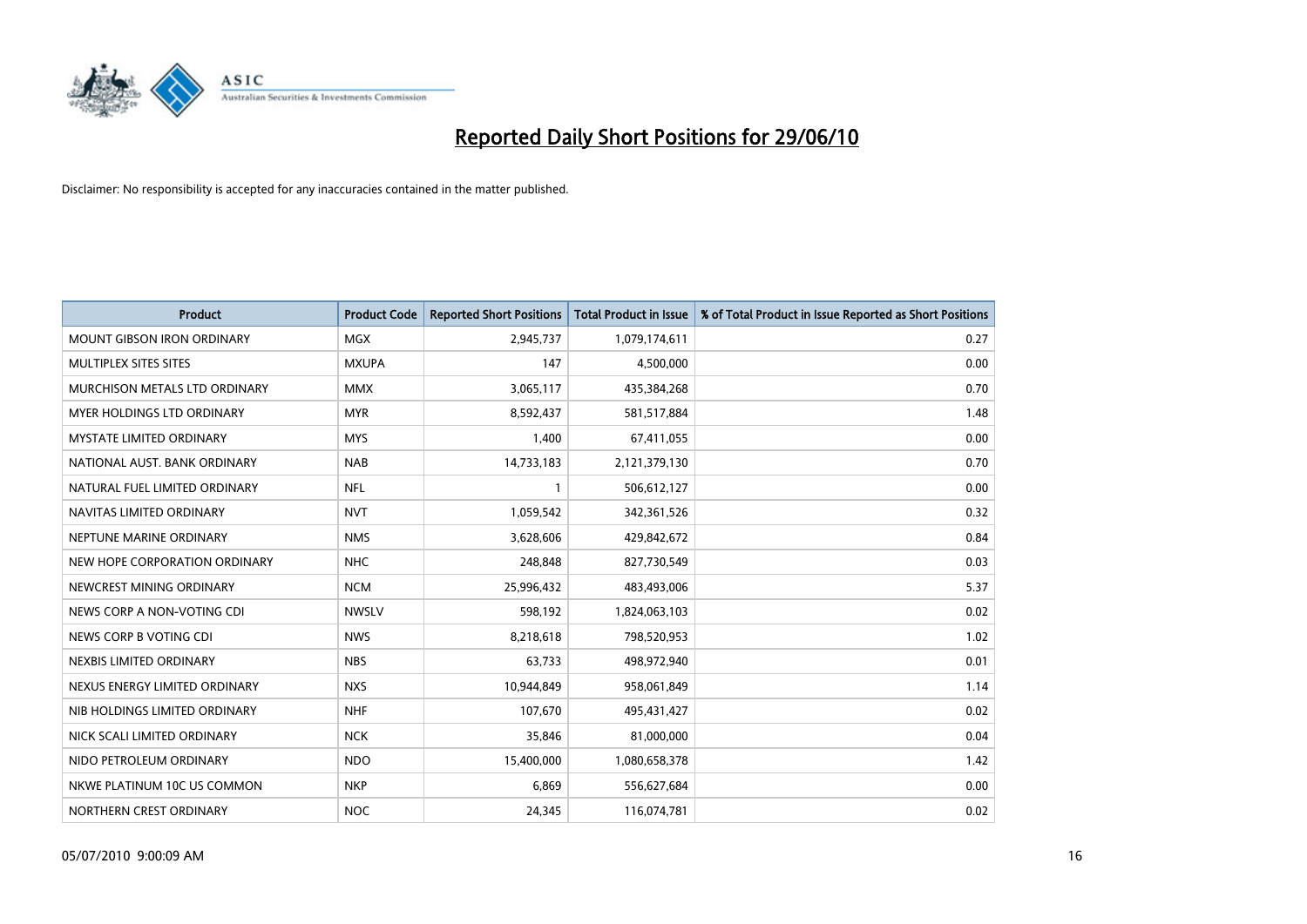

| <b>Product</b>                        | <b>Product Code</b> | <b>Reported Short Positions</b> | <b>Total Product in Issue</b> | % of Total Product in Issue Reported as Short Positions |
|---------------------------------------|---------------------|---------------------------------|-------------------------------|---------------------------------------------------------|
| NORTHERN IRON LTD ORDINARY            | <b>NFE</b>          | 1,269,785                       | 292,204,786                   | 0.43                                                    |
| NOVOGEN LIMITED ORDINARY              | <b>NRT</b>          | 149,624                         | 102,125,894                   | 0.15                                                    |
| NRW HOLDINGS LIMITED ORDINARY         | <b>NWH</b>          | 407,961                         | 251,223,000                   | 0.16                                                    |
| NUFARM LIMITED ORDINARY               | <b>NUF</b>          | 1,425,461                       | 261,775,731                   | 0.55                                                    |
| <b>OAKTON LIMITED ORDINARY</b>        | <b>OKN</b>          | 514,182                         | 91,913,485                    | 0.56                                                    |
| OCEANAGOLD CORP. CHESS DEPOSITARY INT | <b>OGC</b>          | 651,880                         | 228,198,170                   | 0.29                                                    |
| OCEANIA CAPITAL LTD ORDINARY          | <b>OCP</b>          | 2,500                           | 91,921,295                    | 0.00                                                    |
| OIL SEARCH LTD ORDINARY               | OSH                 | 9,142,739                       | 1,308,279,222                 | 0.68                                                    |
| OM HOLDINGS LIMITED ORDINARY          | <b>OMH</b>          | 534,998                         | 498,460,150                   | 0.11                                                    |
| <b>ONESTEEL LIMITED ORDINARY</b>      | OST                 | 4,122,051                       | 1,331,583,166                 | 0.29                                                    |
| ORICA LIMITED ORDINARY                | ORI                 | 1,502,016                       | 361,129,562                   | 0.41                                                    |
| ORIGIN ENERGY ORDINARY                | <b>ORG</b>          | 1,983,649                       | 880,668,872                   | 0.21                                                    |
| OTTO ENERGY LIMITED ORDINARY          | OEL                 | 109,204                         | 1,072,684,721                 | 0.01                                                    |
| OZ MINERALS ORDINARY                  | OZL                 | 40,826,119                      | 3,121,339,730                 | 1.29                                                    |
| <b>PACIFIC BRANDS ORDINARY</b>        | <b>PBG</b>          | 5,746,296                       | 931,386,248                   | 0.63                                                    |
| PALADIN ENERGY LTD ORDINARY           | <b>PDN</b>          | 20,230,663                      | 717,142,802                   | 2.81                                                    |
| PANAUST LIMITED ORDINARY              | <b>PNA</b>          | 18,050,072                      | 2,953,892,669                 | 0.62                                                    |
| PANORAMIC RESOURCES ORDINARY          | PAN                 | 164,481                         | 205,262,842                   | 0.08                                                    |
| PAPERLINX LIMITED ORDINARY            | <b>PPX</b>          | 16,016,687                      | 603,580,761                   | 2.64                                                    |
| PATTIES FOODS LTD ORDINARY            | PFL                 |                                 | 138,908,853                   | 0.00                                                    |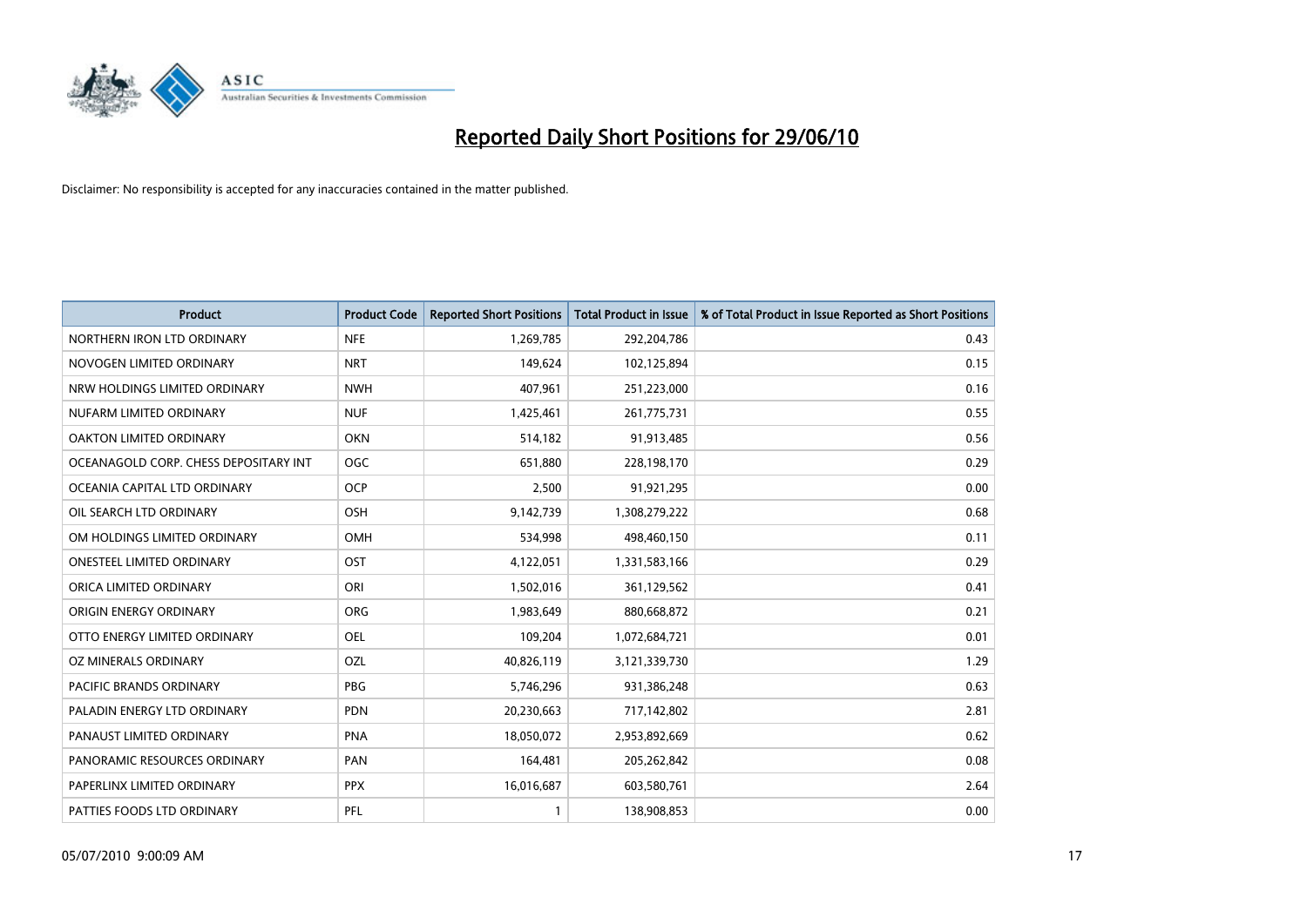

| <b>Product</b>                       | <b>Product Code</b> | <b>Reported Short Positions</b> | Total Product in Issue | % of Total Product in Issue Reported as Short Positions |
|--------------------------------------|---------------------|---------------------------------|------------------------|---------------------------------------------------------|
| PEET LIMITED ORDINARY                | <b>PPC</b>          | 47,104                          | 300,681,486            | 0.01                                                    |
| PENINSULA MINERALS ORDINARY          | <b>PEN</b>          | 5,000                           | 1,628,130,261          | 0.00                                                    |
| PERILYA LIMITED ORDINARY             | PEM                 | 820,475                         | 526,075,563            | 0.16                                                    |
| PERPETUAL LIMITED ORDINARY           | PPT                 | 2,314,683                       | 43,411,178             | 5.32                                                    |
| PERSEUS MINING LTD ORDINARY          | PRU                 | 1,551,720                       | 417,432,088            | 0.37                                                    |
| PETSEC ENERGY ORDINARY               | <b>PSA</b>          | 223,332                         | 231,283,622            | 0.10                                                    |
| PHARMAXIS LTD ORDINARY               | <b>PXS</b>          | 1,617,285                       | 225,410,234            | 0.73                                                    |
| PHOTON GROUP LTD ORDINARY            | <b>PGA</b>          | 866,868                         | 187,440,645            | 0.46                                                    |
| PIKE RIVER COAL ORDINARY             | <b>PRC</b>          | 506,320                         | 404,971,067            | 0.13                                                    |
| PLATINUM ASSET ORDINARY              | <b>PTM</b>          | 3,004,844                       | 561,347,878            | 0.54                                                    |
| PLATINUM AUSTRALIA ORDINARY          | <b>PLA</b>          | 7,837,875                       | 321,030,521            | 2.44                                                    |
| PLATINUM CAPITAL LTD ORDINARY        | <b>PMC</b>          |                                 | 162,258,814            | 0.00                                                    |
| PMP LIMITED ORDINARY                 | <b>PMP</b>          | 1,275,122                       | 335,348,483            | 0.39                                                    |
| PORT BOUVARD LIMITED ORDINARY        | PBD                 | 6,754                           | 378,340,824            | 0.00                                                    |
| PREMIER INVESTMENTS ORDINARY         | <b>PMV</b>          | 267,684                         | 155,030,045            | 0.16                                                    |
| PRIMARY HEALTH CARE ORDINARY         | <b>PRY</b>          | 4,235,436                       | 491,328,342            | 0.85                                                    |
| PRIME INFR GROUP. STAPLED SECURITIES | PIH                 | 1,486,693                       | 351,776,795            | 0.42                                                    |
| PRIME MEDIA GRP LTD ORDINARY         | <b>PRT</b>          | 2                               | 365,221,071            | 0.00                                                    |
| PRIMEAG AUSTRALIA ORDINARY           | PAG                 | 483,023                         | 150,554,149            | 0.31                                                    |
| PROGEN PHARMACEUTIC ORDINARY         | PGL                 | 151,596                         | 24,709,097             | 0.61                                                    |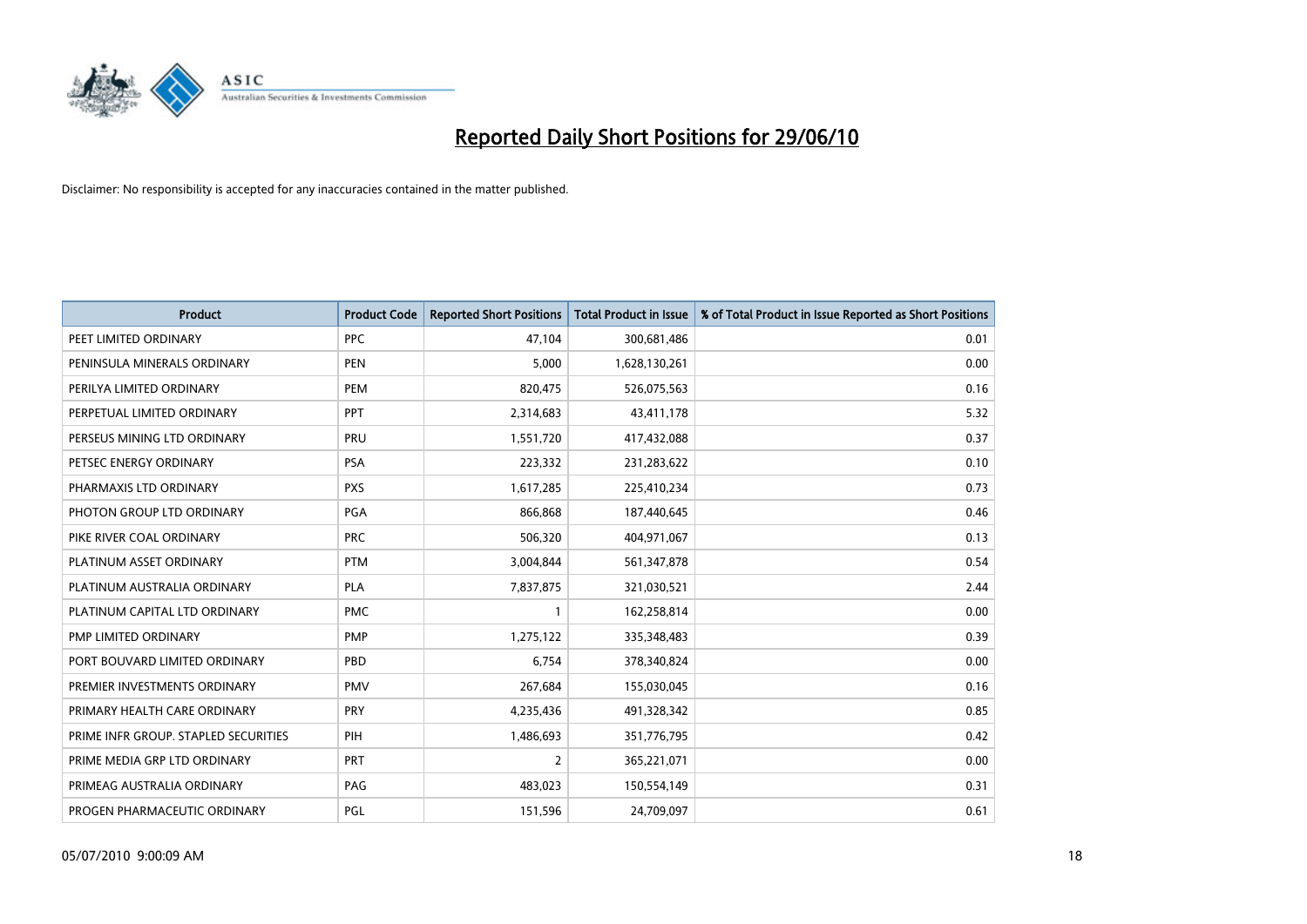

| <b>Product</b>                      | <b>Product Code</b> | <b>Reported Short Positions</b> | Total Product in Issue | % of Total Product in Issue Reported as Short Positions |
|-------------------------------------|---------------------|---------------------------------|------------------------|---------------------------------------------------------|
| PROGRAMMED ORDINARY                 | PRG                 | 328,492                         | 118,169,906            | 0.28                                                    |
| PSIVIDA CORP CDI 1:1                | <b>PVA</b>          | 6,878                           | 7,953,611              | 0.09                                                    |
| <b>QANTAS AIRWAYS ORDINARY</b>      | QAN                 | 4,109,957                       | 2,265,123,620          | 0.18                                                    |
| OBE INSURANCE GROUP ORDINARY        | <b>OBE</b>          | 15,224,701                      | 1,035,064,820          | 1.46                                                    |
| RAMSAY HEALTH CARE ORDINARY         | <b>RHC</b>          | 2,249,588                       | 202,081,252            | 1.11                                                    |
| <b>RCR TOMLINSON ORDINARY</b>       | <b>RCR</b>          | 68,067                          | 131,860,172            | 0.05                                                    |
| <b>REA GROUP ORDINARY</b>           | <b>REA</b>          | 36,530                          | 128,439,366            | 0.03                                                    |
| <b>RED FORK ENERGY ORDINARY</b>     | <b>RFE</b>          | 7,696                           | 139,535,000            | 0.01                                                    |
| REDFLEX HOLDINGS ORDINARY           | <b>RDF</b>          | 26,736                          | 110,010,757            | 0.02                                                    |
| REECE AUSTRALIA LTD. ORDINARY       | <b>REH</b>          | 11,438                          | 99,600,000             | 0.01                                                    |
| REED RESOURCES LTD ORDINARY         | <b>RDR</b>          | 268,205                         | 176,271,768            | 0.15                                                    |
| <b>REGIS RESOURCES ORDINARY</b>     | <b>RRL</b>          | 162,157                         | 389,127,125            | 0.04                                                    |
| RESMED INC CDI 10:1                 | <b>RMD</b>          | 1,537,302                       | 772,670,160            | 0.19                                                    |
| <b>RESOLUTE MINING ORDINARY</b>     | <b>RSG</b>          | 556,317                         | 387,528,521            | 0.14                                                    |
| <b>RESOURCE GENERATION ORDINARY</b> | <b>RES</b>          | 157,911                         | 164,412,477            | 0.10                                                    |
| REVERSE CORP LIMITED ORDINARY       | <b>REF</b>          | 25,141                          | 92,382,175             | 0.03                                                    |
| <b>RHG LIMITED ORDINARY</b>         | <b>RHG</b>          | 46,383                          | 317,910,688            | 0.01                                                    |
| <b>RIDLEY CORPORATION ORDINARY</b>  | <b>RIC</b>          | 53,937                          | 307,817,071            | 0.02                                                    |
| RIO TINTO LIMITED ORDINARY          | <b>RIO</b>          | 12,155,386                      | 606,831,240            | 2.03                                                    |
| RIVERCITY MOTORWAY STAPLED          | <b>RCY</b>          | 3,491,238                       | 957,010,115            | 0.36                                                    |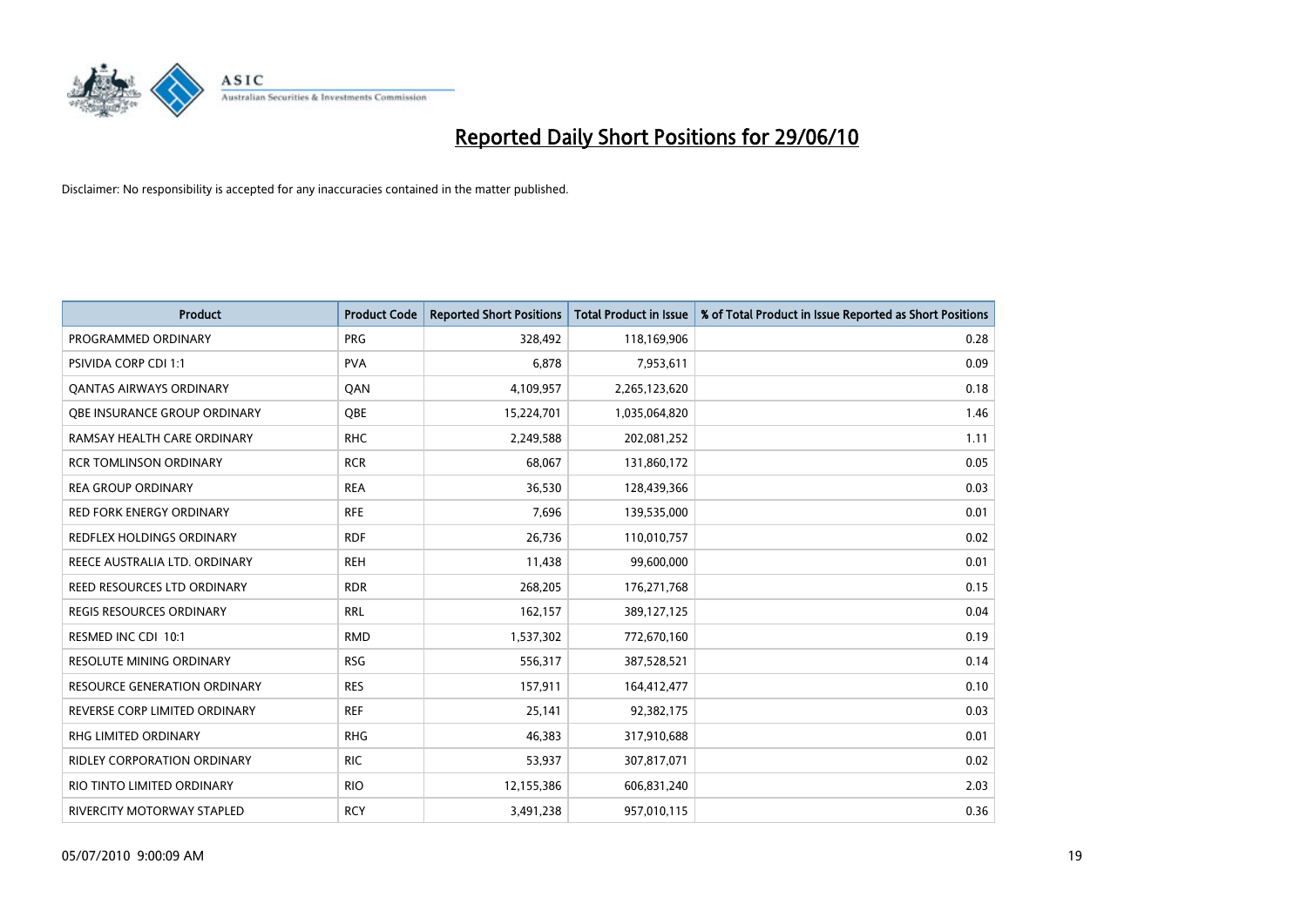

| <b>Product</b>                           | <b>Product Code</b> | <b>Reported Short Positions</b> | <b>Total Product in Issue</b> | % of Total Product in Issue Reported as Short Positions |
|------------------------------------------|---------------------|---------------------------------|-------------------------------|---------------------------------------------------------|
| RIVERSDALE MINING ORDINARY               | <b>RIV</b>          | 670,397                         | 200,118,524                   | 0.31                                                    |
| ROC OIL COMPANY ORDINARY                 | <b>ROC</b>          | 2,771,247                       | 713,154,560                   | 0.38                                                    |
| SAI GLOBAL LIMITED ORDINARY              | SAI                 | 104,581                         | 159,581,559                   | 0.06                                                    |
| SALMAT LIMITED ORDINARY                  | <b>SLM</b>          | 174,282                         | 159,131,983                   | 0.11                                                    |
| SANDFIRE RESOURCES ORDINARY              | <b>SFR</b>          | 120,476                         | 129,204,779                   | 0.08                                                    |
| <b>SANTOS LTD ORDINARY</b>               | <b>STO</b>          | 3,504,189                       | 832,552,523                   | 0.41                                                    |
| SEDGMAN LIMITED ORDINARY                 | <b>SDM</b>          | 158,636                         | 205,986,681                   | 0.07                                                    |
| SEEK LIMITED ORDINARY                    | <b>SEK</b>          | 4,040,841                       | 336,584,488                   | 1.19                                                    |
| SELECT HARVESTS ORDINARY                 | SHV                 | 6,742                           | 39,761,768                    | 0.02                                                    |
| SENETAS CORPORATION ORDINARY             | <b>SEN</b>          | 756,999                         | 461,522,263                   | 0.16                                                    |
| SERVCORP LIMITED ORDINARY                | SRV                 | 506,586                         | 98,440,807                    | 0.51                                                    |
| SERVICE STREAM ORDINARY                  | <b>SSM</b>          | 344,663                         | 283,418,867                   | 0.12                                                    |
| SEVEN GROUP HOLDINGS ORDINARY            | <b>SVW</b>          | 346,544                         | 305,410,281                   | 0.12                                                    |
| SEVEN NETWORK ORDINARY                   | SEV                 | 22,568                          | 190,410,281                   | 0.01                                                    |
| SIGMA PHARMACEUTICAL ORDINARY            | SIP                 | 12,787,981                      | 1,178,626,572                 | 1.08                                                    |
| SILEX SYSTEMS ORDINARY                   | <b>SLX</b>          | 215,533                         | 149,073,532                   | 0.15                                                    |
| SILVER LAKE RESOURCE ORDINARY            | <b>SLR</b>          | 65,210                          | 178,757,838                   | 0.04                                                    |
| SIMS METAL MGMT LTD ORDINARY             | SGM                 | 2,110,594                       | 203,881,274                   | 1.03                                                    |
| SINGAPORE TELECOMM. CHESS DEPOSITARY INT | SGT                 | 3,478,220                       | 477,561,291                   | 0.70                                                    |
| SKILLED GROUP LTD ORDINARY               | <b>SKE</b>          | 437,294                         | 190,738,408                   | 0.22                                                    |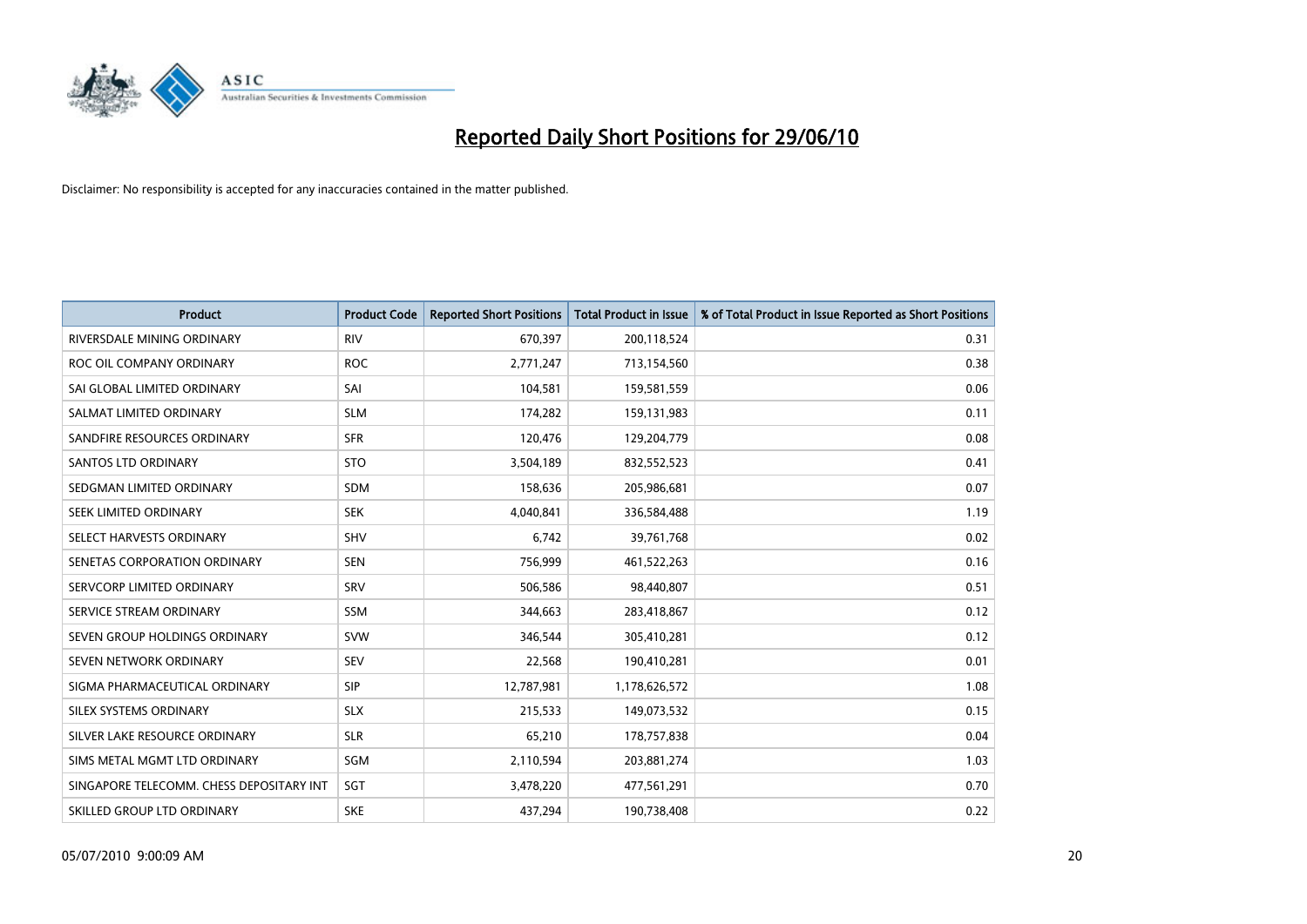

| <b>Product</b>                          | <b>Product Code</b> | <b>Reported Short Positions</b> | <b>Total Product in Issue</b> | % of Total Product in Issue Reported as Short Positions |
|-----------------------------------------|---------------------|---------------------------------|-------------------------------|---------------------------------------------------------|
| SKY CITY ENTERTAIN, ORDINARY            | <b>SKC</b>          | 6,486,093                       | 575,114,687                   | 1.13                                                    |
| SKY NETWORK ORDINARY                    | <b>SKT</b>          | 1,642,700                       | 389,139,785                   | 0.42                                                    |
| SMS MANAGEMENT, ORDINARY                | <b>SMX</b>          | 81,843                          | 66,781,500                    | 0.12                                                    |
| SONIC HEALTHCARE ORDINARY               | <b>SHL</b>          | 2,488,993                       | 388,429,875                   | 0.61                                                    |
| SOUL PATTINSON (W.H) ORDINARY           | SOL                 | 70,612                          | 238,640,580                   | 0.03                                                    |
| SP AUSNET STAPLED SECURITIES            | <b>SPN</b>          | 819,839                         | 2,705,140,151                 | 0.03                                                    |
| SPARK INFRASTRUCTURE STAPLED SECURITIES | SKI                 | 1,800,717                       | 1,031,911,394                 | 0.17                                                    |
| SPDR 200 FUND ETF UNITS                 | <b>STW</b>          | 1,758                           | 57,479,172                    | 0.00                                                    |
| SPECIALTY FASHION ORDINARY              | <b>SFH</b>          | 1,648,245                       | 190,964,693                   | 0.87                                                    |
| SPOTLESS GROUP LTD ORDINARY             | SPT                 | 1,089,674                       | 259,309,656                   | 0.42                                                    |
| ST BARBARA LIMITED ORDINARY             | <b>SBM</b>          | 44,108,720                      | 1,952,668,407                 | 2.27                                                    |
| STAGING CONNECTIONS ORDINARY            | <b>STG</b>          | 2,917,189                       | 783,175,134                   | 0.37                                                    |
| STH AMERICAN COR LTD ORDINARY           | SAY                 | 9,200                           | 192,891,831                   | 0.00                                                    |
| STHN CROSS MEDIA ORDINARY               | <b>SXL</b>          | 413,944                         | 378,827,750                   | 0.10                                                    |
| STOCKLAND UNITS/ORD STAPLED             | SGP                 | 15,723,528                      | 2,383,036,717                 | 0.65                                                    |
| <b>STRAITS RESOURCES ORDINARY</b>       | SRL                 | 3,593,967                       | 255,203,613                   | 1.41                                                    |
| <b>STW COMMUNICATIONS ORDINARY</b>      | SGN                 | 449,329                         | 364,310,964                   | 0.12                                                    |
| SUNCORP-METWAY, ORDINARY                | <b>SUN</b>          | 7,069,578                       | 1,281,390,524                 | 0.53                                                    |
| SUNDANCE RESOURCES ORDINARY             | <b>SDL</b>          | 22,027,169                      | 2,709,995,932                 | 0.81                                                    |
| SUNLAND GROUP LTD ORDINARY              | <b>SDG</b>          | 11,801                          | 251,107,692                   | 0.00                                                    |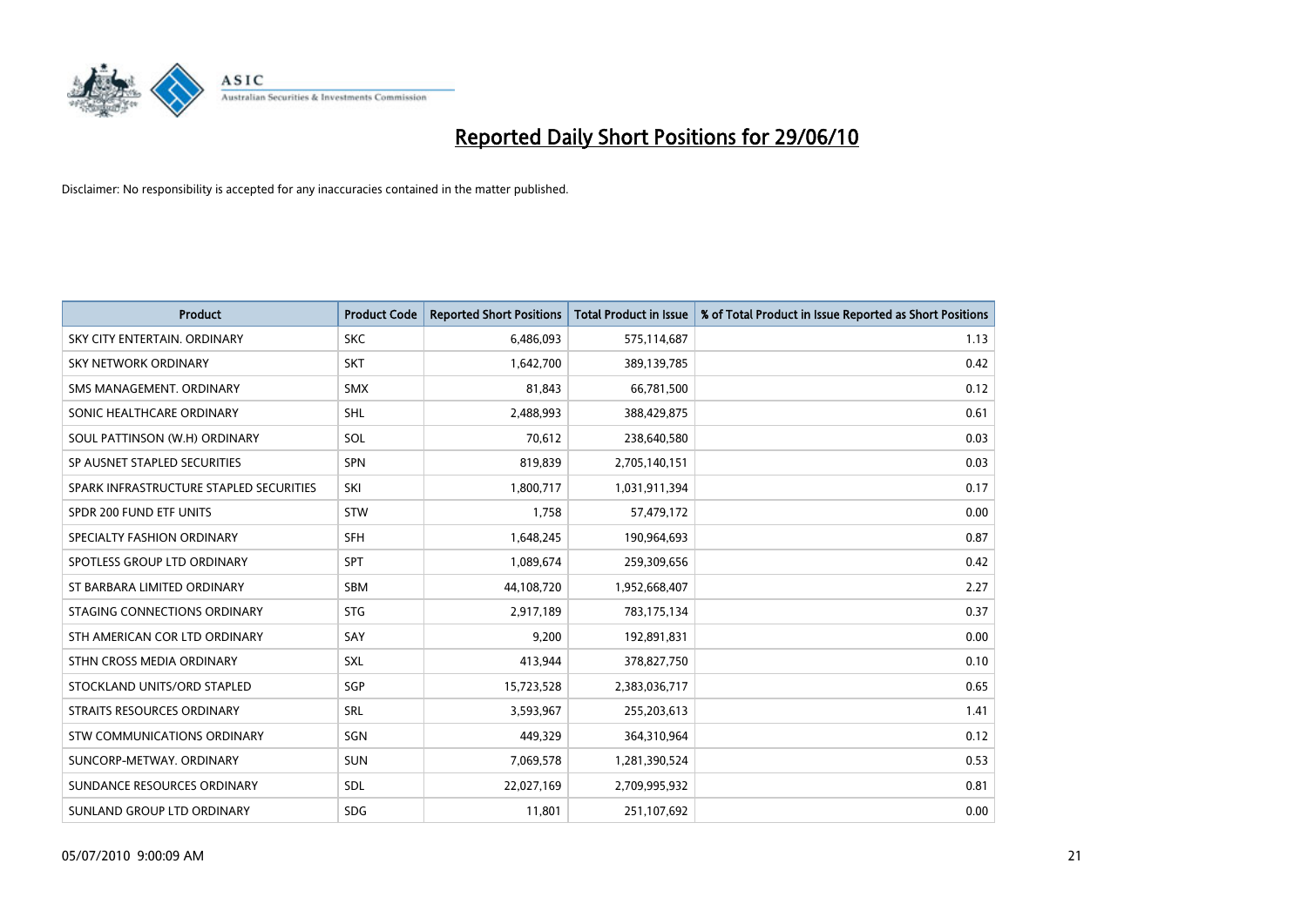

| <b>Product</b>                      | <b>Product Code</b> | <b>Reported Short Positions</b> | <b>Total Product in Issue</b> | % of Total Product in Issue Reported as Short Positions |
|-------------------------------------|---------------------|---------------------------------|-------------------------------|---------------------------------------------------------|
| SUPER CHEAP AUTO GRP ORDINARY       | <b>SUL</b>          | 370,240                         | 127,532,302                   | 0.28                                                    |
| SWICK MINING ORDINARY               | <b>SWK</b>          | 1,548                           | 236,724,970                   | 0.00                                                    |
| SYMEX HOLDINGS ORDINARY             | SYM                 | 6,633                           | 125,037,628                   | 0.01                                                    |
| TABCORP HOLDINGS LTD ORDINARY       | <b>TAH</b>          | 2,876,549                       | 612,625,759                   | 0.49                                                    |
| <b>TALENT2 INTERNATION ORDINARY</b> | <b>TWO</b>          | $\overline{7}$                  | 140,418,503                   | 0.00                                                    |
| TAP OIL LIMITED ORDINARY            | <b>TAP</b>          | 238,172                         | 156,485,921                   | 0.15                                                    |
| TASSAL GROUP LIMITED ORDINARY       | <b>TGR</b>          | 3,308,098                       | 144,197,882                   | 2.29                                                    |
| TATTS GROUP LTD ORDINARY            | <b>TTS</b>          | 6,134,428                       | 1,281,937,479                 | 0.48                                                    |
| <b>TECHNOLOGY ONE ORDINARY</b>      | <b>TNE</b>          | 579                             | 300,303,455                   | 0.00                                                    |
| TELECOM CORPORATION ORDINARY        | <b>TEL</b>          | 41,454,267                      | 1,920,694,831                 | 2.16                                                    |
| TELSTRA CORPORATION. ORDINARY       | <b>TLS</b>          | 58,255,779                      | 12,443,074,357                | 0.47                                                    |
| TEN NETWORK HOLDINGS ORDINARY       | <b>TEN</b>          | 9,650,527                       | 1,045,236,720                 | 0.92                                                    |
| TFS CORPORATION LTD ORDINARY        | <b>TFC</b>          | 99,826                          | 227,360,909                   | 0.04                                                    |
| THE REJECT SHOP ORDINARY            | <b>TRS</b>          | 17,452                          | 25,973,070                    | 0.06                                                    |
| THORN GROUP LIMITED ORDINARY        | <b>TGA</b>          | 2,360                           | 129,441,655                   | 0.00                                                    |
| TIGER RESOURCES ORDINARY            | <b>TGS</b>          | 539,761                         | 465,255,115                   | 0.12                                                    |
| TIMBERCORP LIMITED ORDINARY         | <b>TIM</b>          | 2,982,055                       | 352,071,429                   | 0.85                                                    |
| TISHMAN SPEYER UNITS                | <b>TSO</b>          | 52,710                          | 338,440,904                   | 0.01                                                    |
| TNG LIMITED ORDINARY                | <b>TNG</b>          | 4,321                           | 258,055,076                   | 0.00                                                    |
| TOLL HOLDINGS LTD ORDINARY          | <b>TOL</b>          | 6,718,277                       | 702,867,609                   | 0.95                                                    |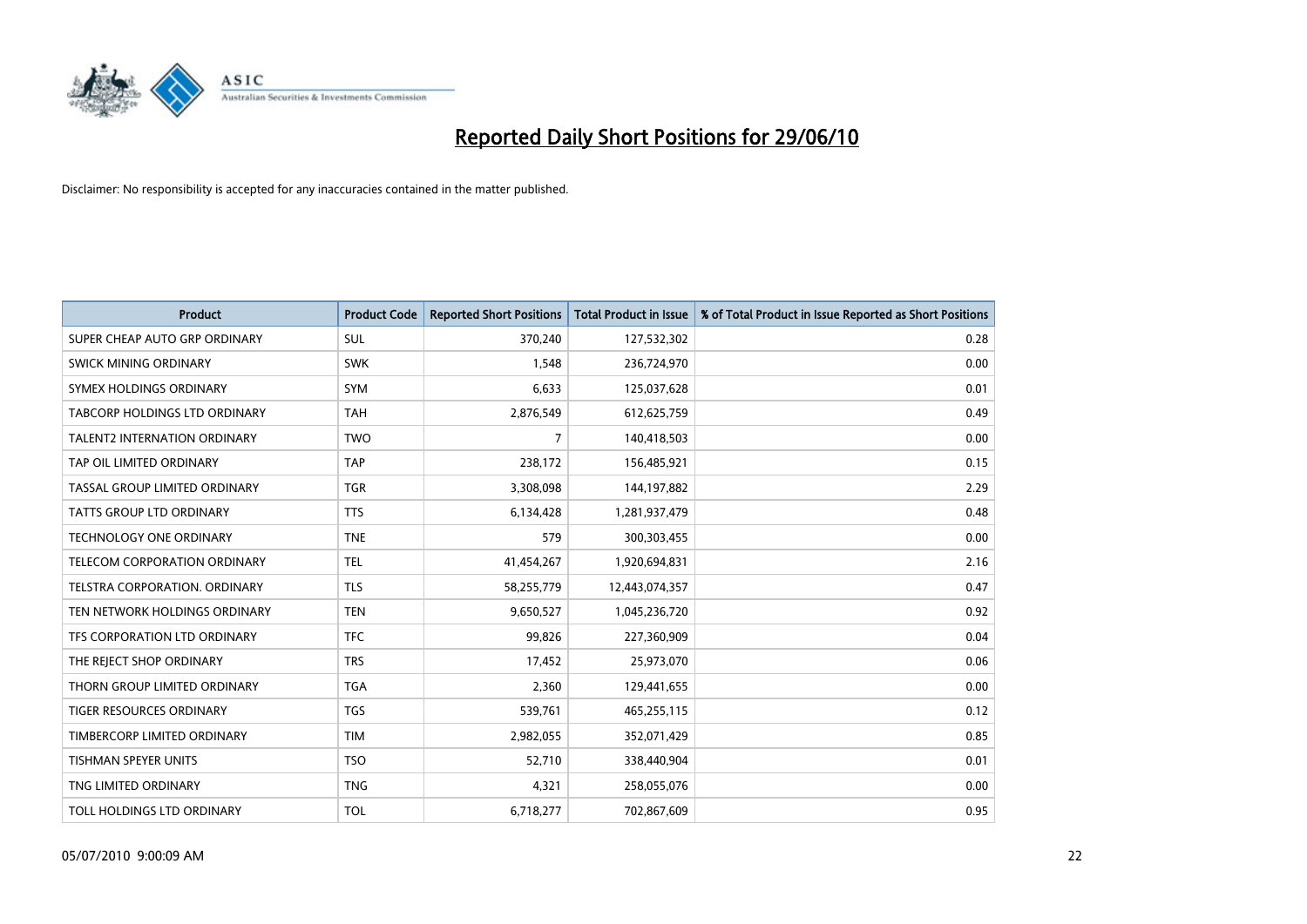

| <b>Product</b>                            | <b>Product Code</b> | <b>Reported Short Positions</b> | Total Product in Issue | % of Total Product in Issue Reported as Short Positions |
|-------------------------------------------|---------------------|---------------------------------|------------------------|---------------------------------------------------------|
| TORO ENERGY LIMITED ORDINARY              | <b>TOE</b>          | 35.404                          | 964,936,676            | 0.00                                                    |
| <b>TOWER AUSTRALIA ORDINARY</b>           | <b>TAL</b>          | 5,833,999                       | 363,937,557            | 1.59                                                    |
| <b>TOWER LIMITED ORDINARY</b>             | <b>TWR</b>          | 689,519                         | 258,719,484            | 0.27                                                    |
| TOX FREE SOLUTIONS ORDINARY               | <b>TOX</b>          | 20,944                          | 91,544,000             | 0.02                                                    |
| TPG TELECOM LIMITED ORDINARY              | <b>TPM</b>          | 289,479                         | 766,624,104            | 0.04                                                    |
| TRANSFIELD SERV INFR STAPLED SECURITIES   | <b>TSI</b>          | 409,530                         | 432,184,488            | 0.09                                                    |
| <b>TRANSFIELD SERVICES ORDINARY</b>       | <b>TSE</b>          | 373,612                         | 414,278,904            | 0.09                                                    |
| TRANSPACIFIC INDUST, ORDINARY             | <b>TPI</b>          | 10,738,581                      | 960,638,735            | 1.11                                                    |
| TRANSURBAN GROUP TRIPLE STAPLED SEC.      | <b>TCL</b>          | 8,726,421                       | 1,414,667,986          | 0.61                                                    |
| TRINITY GROUP STAPLED SECURITIES          | <b>TCO</b>          | 3,419                           | 231,701,539            | 0.00                                                    |
| TROY RESOURCES NL ORDINARY                | <b>TRY</b>          | 349,978                         | 87,464,323             | 0.40                                                    |
| <b>TZ LIMITED ORDINARY</b>                | <b>TZL</b>          | 20,000                          | 62,729,325             | 0.03                                                    |
| UGL LIMITED ORDINARY                      | UGL                 | 4,561,842                       | 165,928,705            | 2.73                                                    |
| <b>UNILIFE CORPORATION CDI 6:1</b>        | <b>UNS</b>          | 43,195                          | 240, 187, 254          | 0.02                                                    |
| UXC LIMITED ORDINARY                      | <b>UXC</b>          | 1,329,736                       | 295,600,519            | 0.45                                                    |
| VALAD PROPERTY GROUP STAPLED US PROHIBIT. | <b>VPG</b>          | 4,245,434                       | 2,287,682,926          | 0.18                                                    |
| <b>VDM GROUP LIMITED ORDINARY</b>         | <b>VMG</b>          | 11,116                          | 195,613,088            | 0.01                                                    |
| <b>VENTURE MINERALS ORDINARY</b>          | <b>VMS</b>          | 6,500                           | 168,046,667            | 0.00                                                    |
| <b>VILLAGE ROADSHOW LTD ORDINARY</b>      | <b>VRL</b>          | 682                             | 114,217,649            | 0.00                                                    |
| VILLAGE ROADSHOW LTD 'A' CLASS PREFERENCE | <b>VRLPA</b>        | 19,557                          | 52,235,451             | 0.04                                                    |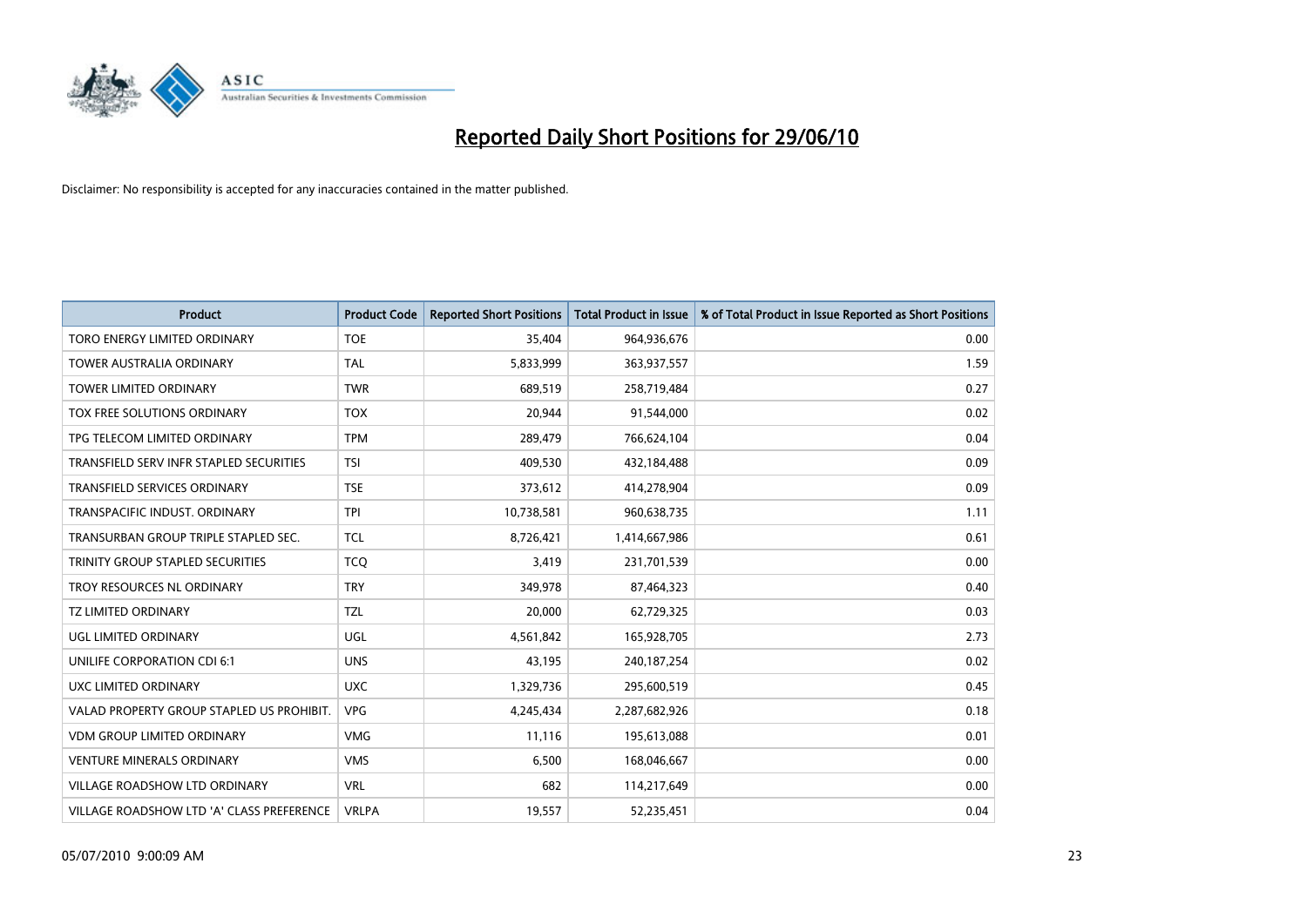

| <b>Product</b>                         | <b>Product Code</b> | <b>Reported Short Positions</b> | <b>Total Product in Issue</b> | % of Total Product in Issue Reported as Short Positions |
|----------------------------------------|---------------------|---------------------------------|-------------------------------|---------------------------------------------------------|
| <b>VIRGIN BLUE HOLDINGS ORDINARY</b>   | <b>VBA</b>          | 19,305,002                      | 2,209,126,568                 | 0.88                                                    |
| VISION GROUP HLDGS ORDINARY            | <b>VGH</b>          | 78,000                          | 72,671,765                    | 0.11                                                    |
| VITA GROUP LTD ORDINARY                | <b>VTG</b>          | 75,190                          | 141,247,800                   | 0.05                                                    |
| VITERRA INC CDI 1:1                    | <b>VTA</b>          | 1,145                           | 68,629,939                    | 0.00                                                    |
| <b>WAREHOUSE GROUP ORDINARY</b>        | <b>WHS</b>          | 384,780                         | 311,195,868                   | 0.12                                                    |
| <b>WATPAC LIMITED ORDINARY</b>         | <b>WTP</b>          | 52,908                          | 181,326,206                   | 0.03                                                    |
| <b>WDS LIMITED ORDINARY</b>            | <b>WDS</b>          | 56,533                          | 143,107,458                   | 0.04                                                    |
| WEBJET LIMITED ORDINARY                | <b>WEB</b>          | 82,133                          | 76,861,278                    | 0.11                                                    |
| <b>WESFARMERS LIMITED ORDINARY</b>     | <b>WES</b>          | 11,392,970                      | 1,005,159,970                 | 1.11                                                    |
| WESFARMERS LIMITED PARTIALLY PROTECTED | <b>WESN</b>         | 9,255,039                       | 151,912,192                   | 6.08                                                    |
| WEST AUSTRALIAN NEWS ORDINARY          | <b>WAN</b>          | 6,216,978                       | 216,011,546                   | 2.90                                                    |
| <b>WESTERN AREAS NL ORDINARY</b>       | <b>WSA</b>          | 5,640,975                       | 179,735,899                   | 3.14                                                    |
| WESTERN DESERT RES. ORDINARY           | <b>WDR</b>          | 948                             | 132,559,990                   | 0.00                                                    |
| <b>WESTERN PLAINS RES ORDINARY</b>     | <b>WPG</b>          | 4,000                           | 121,691,767                   | 0.00                                                    |
| WESTFIELD GROUP ORD/UNIT STAPLED SEC   | <b>WDC</b>          | 13,694,371                      | 2,307,773,663                 | 0.57                                                    |
| WESTPAC BANKING CORP ORDINARY          | <b>WBC</b>          | 17,421,223                      | 2,977,263,685                 | 0.54                                                    |
| WHITE ENERGY COMPANY ORDINARY          | <b>WEC</b>          | 2,786,345                       | 236,766,184                   | 1.17                                                    |
| <b>WHITEHAVEN COAL ORDINARY</b>        | <b>WHC</b>          | 670,250                         | 493,616,737                   | 0.13                                                    |
| WHK GROUP LIMITED ORDINARY             | <b>WHG</b>          | 228,317                         | 264,254,166                   | 0.08                                                    |
| WINDIMURRA VANADIUM ORDINARY           | <b>WVL</b>          | 163,685                         | 154,278,674                   | 0.11                                                    |